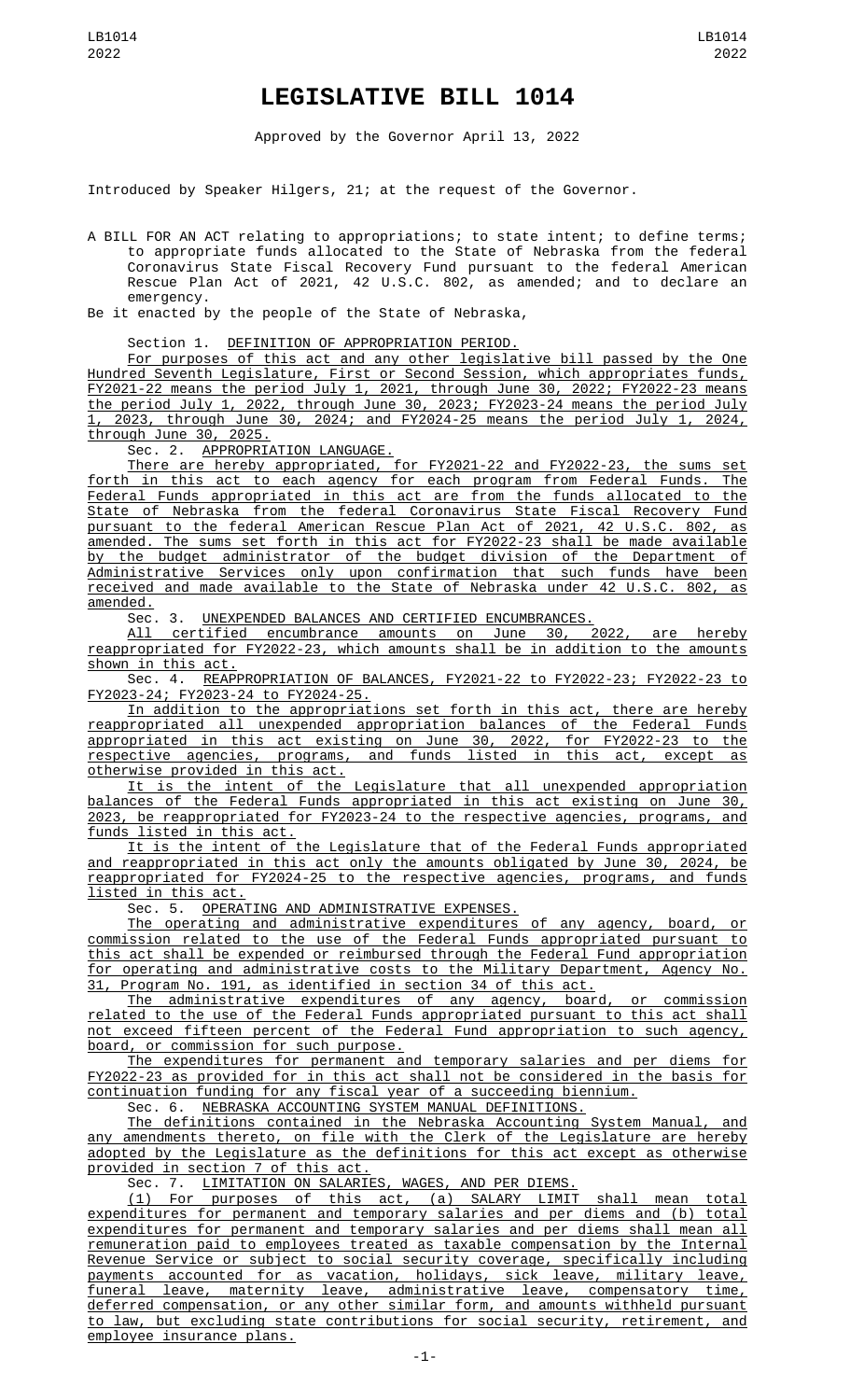(2) Expenditures for permanent and temporary salaries and per diems from Federal Funds allocated pursuant to the federal American Rescue Plan Act of 2021, 42 U.S.C. 802, shall be in addition to the limitation on permanent and temporary salaries and per diems otherwise established by law. No agency shall request any state funds for continuation or replacement of any such personnel <u>or activities in future budget requests.</u><br>Sec. 8. BUDGET STATUS REPORTS.

<u>BUDGET STATUS REPORTS.</u><br>e agencies, boards, and commissions shall promptly establish All state agencies, boards, and commissions shall promptly establish detailed Budget Status Reports at the budget subprogram level in the Nebraska Accounting System and adjust the reports as necessary during each fiscal year to reflect the most current appropriations shown on the Allotment Status Report.

Sec. 9. DRAWING AND PAYING WARRANTS.

The Director of Administrative Services shall draw warrants upon the proper fund in the state treasury for an amount not to exceed the appropriations set forth in this act upon presentation of proper documentation. The State Treasurer shall pay the warrants out of the appropriate funds.

Sec. 10. All grants utilizing Federal Funds allocated to the State of Nebraska from the federal Coronavirus State Fiscal Recovery Fund shall meet the eligible uses under the federal American Rescue Plan Act of 2021 and any relevant guidance on the use of such funds by the United States Department of the Treasury.

Each agency, board, or commission shall complete guidance documents related to the distribution of the Federal Funds appropriated pursuant to this act within sixty days after the effective date of this act.

Each such agency, board, or commission shall provide a report to the Executive Board of the Legislative Council within ninety days after the effective date of this act that outlines whether the projects or appropriations assigned to the agency, board, or commission by the Legislature comply with the **Federal act or regulations.**<br>Sec. 11. None of the

None of the funds appropriated in this act shall be used for or by a joint public agency as defined in the Joint Public Agency Act.

Sec. 12. PUBLIC HEALTH AND SAFETY PREMIUM PAY.

There are hereby appropriated for FY2021-22 the following amounts of Federal Funds related to premium pay for Public Health and Public Safety as a result of COVID-19 conditions, appropriations in this section shall be allocated according to the following agency and program classifications:

AGENCY NO. 25 — DEPARTMENT OF HEALTH AND HUMAN SERVICES Program No. 33 - Administration

|                                                                                                                | FY2021-22        | FY2022-23      |
|----------------------------------------------------------------------------------------------------------------|------------------|----------------|
| FEDERAL FUND                                                                                                   | 2,987,914        | $-0-$          |
| PROGRAM TOTAL                                                                                                  | 2,987,914        | $-0-$          |
| AGENCY NO. 25 - DEPARTMENT OF HEALTH AND HUMAN SERVICES<br>Program No. 250 - Juvenile Services Operations      |                  |                |
|                                                                                                                | FY2021-22        | FY2022-23      |
| FEDERAL FUND                                                                                                   | 1,947,943        | $-0-$          |
| PROGRAM TOTAL                                                                                                  | 1,947,943        | -0-            |
| AGENCY NO. 25 - DEPARTMENT OF HEALTH AND HUMAN SERVICES<br>Program No. 359 - Bridge to Independence            |                  |                |
|                                                                                                                | FY2021-22        | FY2022-23      |
| FEDERAL FUND                                                                                                   | 12,041           | <u> - 0 - </u> |
| PROGRAM TOTAL                                                                                                  | 12,041           | $-0-$          |
| AGENCY NO. 25 - DEPARTMENT OF HEALTH AND HUMAN SERVICES<br>Program No. 365 - Mental Health Operations          |                  |                |
|                                                                                                                | FY2021-22        | FY2022-23      |
| FEDERAL FUND                                                                                                   | 7,047,420        | $-0-$          |
| PROGRAM TOTAL                                                                                                  | <u>7,047,420</u> | -0-            |
| AGENCY NO. 25 - DEPARTMENT OF HEALTH AND HUMAN SERVICES<br>Program No. 421 - Beatrice State Development Center |                  |                |
|                                                                                                                | FY2021-22        | FY2022-23      |
| FEDERAL FUND                                                                                                   | 762,616          | $-0-$          |
| PROGRAM TOTAL                                                                                                  | 762,616          | -0-            |
| AGENCY NO. 28 - DEPARTMENT OF VETERANS' AFFAIRS<br>Program No. 511 - Veterans' Affairs                         |                  |                |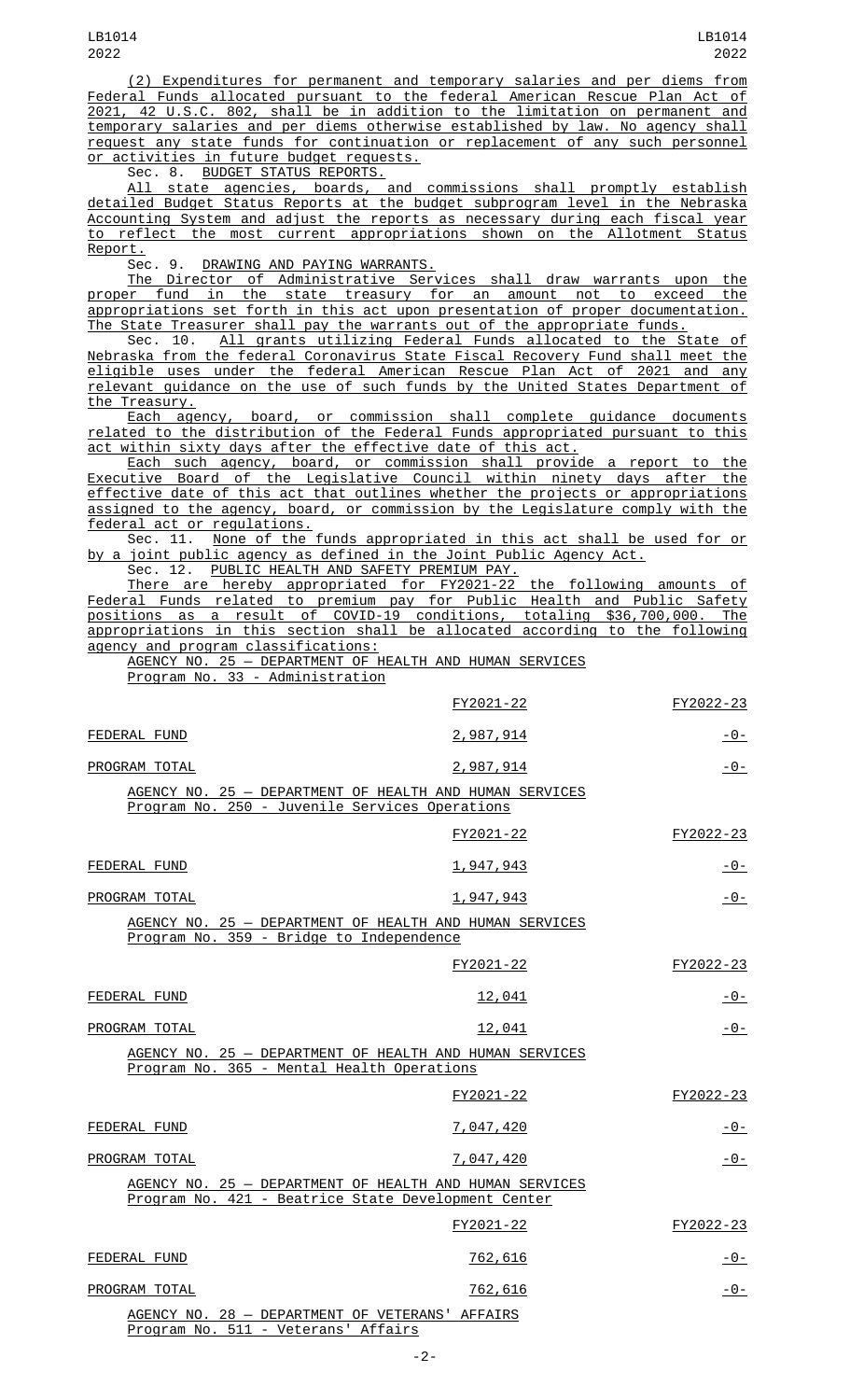| LB1014<br>2022                                                                                                                                                                                                                                                                                                                                                                                                                                                                |                                  | LB1014<br>2022    |
|-------------------------------------------------------------------------------------------------------------------------------------------------------------------------------------------------------------------------------------------------------------------------------------------------------------------------------------------------------------------------------------------------------------------------------------------------------------------------------|----------------------------------|-------------------|
|                                                                                                                                                                                                                                                                                                                                                                                                                                                                               | FY2021-22                        | FY2022-23         |
| FEDERAL FUND                                                                                                                                                                                                                                                                                                                                                                                                                                                                  | 3,546,602                        | <u> - 0 - </u>    |
| PROGRAM TOTAL                                                                                                                                                                                                                                                                                                                                                                                                                                                                 | 3,546,602                        | $ \Theta$ –       |
| AGENCY NO. 46 - DEPARTMENT OF CORRECTIONAL SERVICES<br>Program No. 200 - Operations                                                                                                                                                                                                                                                                                                                                                                                           |                                  |                   |
|                                                                                                                                                                                                                                                                                                                                                                                                                                                                               | FY2021-22                        | FY2022-23         |
| FEDERAL FUND                                                                                                                                                                                                                                                                                                                                                                                                                                                                  | 20, 262, 543                     | <u> - 0 - </u>    |
| PROGRAM TOTAL                                                                                                                                                                                                                                                                                                                                                                                                                                                                 | 20, 262, 543                     | $-0-$             |
| AGENCY NO. 46 - DEPARTMENT OF CORRECTIONAL SERVICES<br>Program No. 214 - Vocational and Life Skills                                                                                                                                                                                                                                                                                                                                                                           |                                  |                   |
|                                                                                                                                                                                                                                                                                                                                                                                                                                                                               | FY2021-22                        | FY2022-23         |
| FEDERAL FUND                                                                                                                                                                                                                                                                                                                                                                                                                                                                  | 132,921                          | $-0-$             |
| PROGRAM TOTAL                                                                                                                                                                                                                                                                                                                                                                                                                                                                 | <u>132,921</u>                   | $-0-$             |
| Sec. 13. AGENCY NO. 13 - STATE DEPARTMENT OF EDUCATION<br>Program No. 401 - Services for the Deaf and Hard of Hearing                                                                                                                                                                                                                                                                                                                                                         |                                  |                   |
|                                                                                                                                                                                                                                                                                                                                                                                                                                                                               | FY2021-22                        | FY2022-23         |
| FEDERAL FUND                                                                                                                                                                                                                                                                                                                                                                                                                                                                  | -0-                              | <u>1,000,000</u>  |
| PROGRAM TOTAL                                                                                                                                                                                                                                                                                                                                                                                                                                                                 | $-0-$                            | <u>1,000,000</u>  |
| There is included in the appropriation to this program for FY2022-23<br>\$1,000,000 Federal Funds for state aid, which shall only be used for such                                                                                                                                                                                                                                                                                                                            |                                  |                   |
| this section exclusively for programs and interpreters that provide services to<br>students who are deaf or hard of hearing in the following manner:<br>$(1)$ \$300,000 for equipment;<br>(2) \$300,000 for service; and<br>(3) \$400,000 for an enhanced education interpreter training and mentoring<br>program.<br>Sec. 14. AGENCY NO. 18 - DEPARTMENT OF AGRICULTURE<br>Program No. 78 - Department of Agriculture                                                        |                                  |                   |
|                                                                                                                                                                                                                                                                                                                                                                                                                                                                               | FY2021-22                        | FY2022-23         |
| FEDERAL FUND                                                                                                                                                                                                                                                                                                                                                                                                                                                                  | 10,000,000                       | <u>- 0 -</u>      |
| PROGRAM TOTAL                                                                                                                                                                                                                                                                                                                                                                                                                                                                 | 10,000,000                       | $-0-$             |
| <u>There is included in the appropriation to this program for FY2021-22</u><br>\$10,000,000 Federal Funds for state aid, which shall only be used for such<br>purpose.                                                                                                                                                                                                                                                                                                        |                                  |                   |
| There is included in the amount shown as aid for this program for<br>FY2021-22 \$9,875,000 Federal Funds for the Independent Processor Assistance<br>Program, which shall only be used for such purpose.<br>There is included in the amount shown as aid for this program for<br>FY2021-22 \$125,000 Federal Funds for a dairy industry study, which shall only                                                                                                               |                                  |                   |
| be used for such purpose.<br>Expenditures from the appropriation to this program shall not be                                                                                                                                                                                                                                                                                                                                                                                 |                                  |                   |
| restricted to state aid if operating and administrative expenditures are<br>necessary to administer the funding appropriated pursuant to this section. In<br>such instances, an agency, board, or commission shall be reimbursed through the<br>Federal Fund appropriation to the Military Department, Agency No. 31, Program<br>No. 191, as identified in section 34 of this act.<br>Sec. 15. AGENCY NO. 23 - DEPARTMENT OF LABOR<br>Program No. 31 - Division of Employment |                                  |                   |
|                                                                                                                                                                                                                                                                                                                                                                                                                                                                               | FY2021-22                        | FY2022-23         |
| FEDERAL FUND                                                                                                                                                                                                                                                                                                                                                                                                                                                                  | -0-                              | 10,000,000        |
| PROGRAM TOTAL                                                                                                                                                                                                                                                                                                                                                                                                                                                                 | $-0-$                            | 10,000,000        |
| There is included in the appropriation to this program for FY2022-23<br>\$10,000,000 Federal Funds for state aid, which shall only be used for such<br>purpose.                                                                                                                                                                                                                                                                                                               |                                  |                   |
| There is included in the amount shown as aid for this program for<br>FY2022-23 \$10,000,000 Federal Funds for worker training programs administered                                                                                                                                                                                                                                                                                                                           |                                  |                   |
| by the Department of Labor and distributed through the recommendation of the<br>Nebraska Worker Training                                                                                                                                                                                                                                                                                                                                                                      | Board pursuant to the guidelines | established<br>in |

section 48-622.03. Expenditures from the appropriation to this program shall not be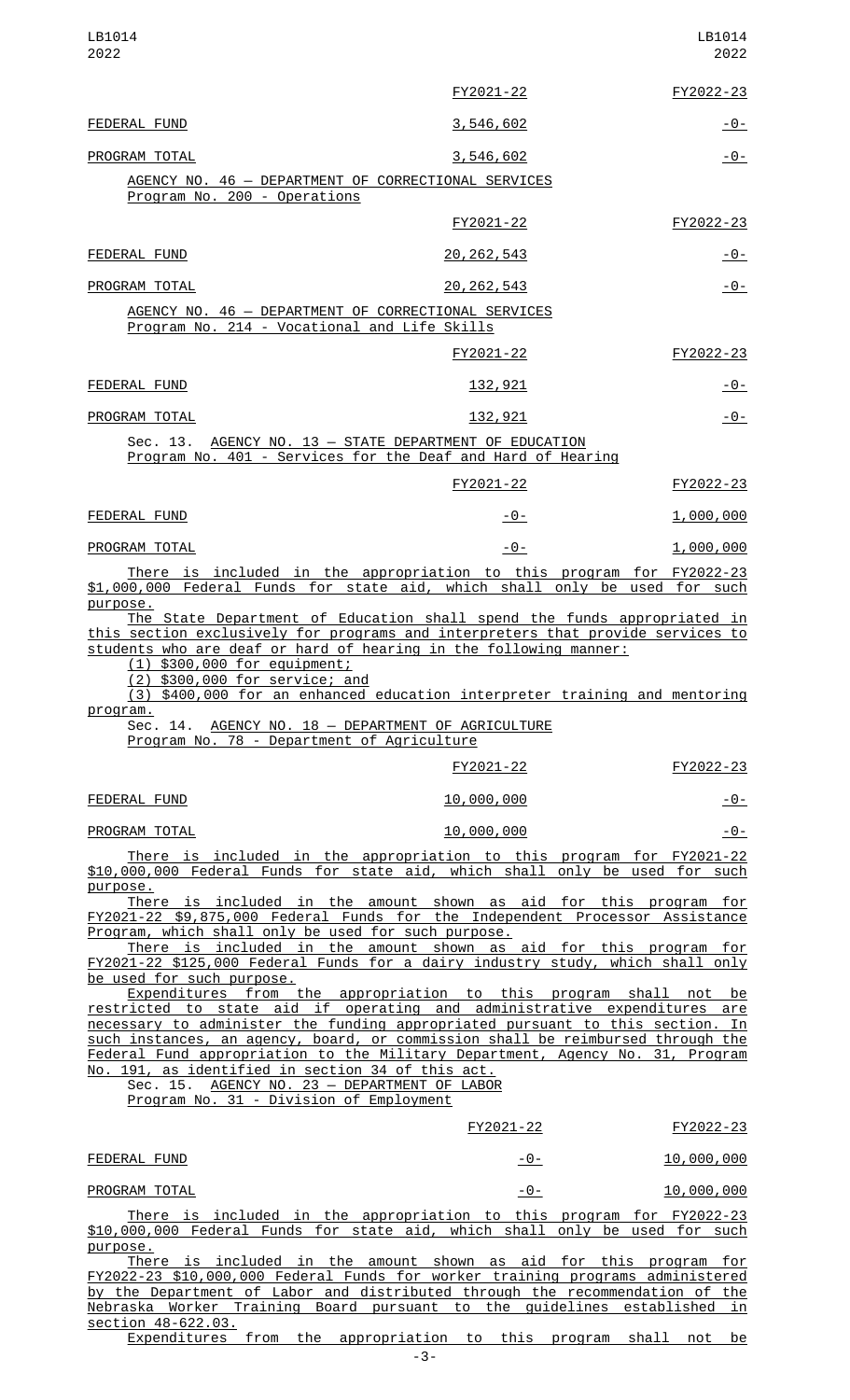restricted to state aid if operating and administrative expenditures are necessary to administer the funding appropriated pursuant to this section. In such instances, an agency, board, or commission shall be reimbursed through the Federal Fund appropriation to the Military Department, Agency No. 31, Program No. 191, as identified in section 34 of this act.

Sec. 16. AGENCY NO. 25 - DEPARTMENT OF HEALTH AND HUMAN SERVICES Program No. 38 - Behavioral Health Aid

|                                                                            |  |  |  | FY2021-22 |     |                                                                      |  | FY2022-23 |
|----------------------------------------------------------------------------|--|--|--|-----------|-----|----------------------------------------------------------------------|--|-----------|
| FEDERAL FUND                                                               |  |  |  |           | -0- |                                                                      |  | 1,800,000 |
| PROGRAM TOTAL                                                              |  |  |  |           | -0- |                                                                      |  | 1,800,000 |
|                                                                            |  |  |  |           |     | There is included in the appropriation to this program for FY2022-23 |  |           |
| \$1,800,000 Federal Funds for state aid, which shall only be used for such |  |  |  |           |     |                                                                      |  |           |

purpose.

There is included in the amount shown as aid for this program for FY2022-23 \$1,800,000 Federal Funds for funding for a pediatric trauma center in Nebraska to purchase technology that will support statewide pediatric mental health services through telehealth and telemonitoring, which shall only be used for such purpose.

Expenditures from the appropriation to this program shall not be restricted to state aid if operating and administrative expenditures are necessary to administer the funding appropriated pursuant to this section. In such instances, an agency, board, or commission shall be reimbursed through the Federal Fund appropriation to the Military Department, Agency No. 31, Program No. 191, as identified in section 34 of this act.

Sec. 17. AGENCY NO. 25 — DEPARTMENT OF HEALTH AND HUMAN SERVICES

Program No. 175 - Rural Health Provider Incentive Program

|               | FY2021-22 | FY2022-23      |
|---------------|-----------|----------------|
| FEDERAL FUND  | 5,000,000 | <u> - 0 - </u> |
| PROGRAM TOTAL | 5,000,000 | -0-            |

There is included in the appropriation to this program for FY2021-22 \$5,000,000 Federal Funds for state aid, which shall only be used for such purpose.

There is included in the amount shown as aid for this program for FY2021-22 \$5,000,000 Federal Funds for repayment of qualified educational debts owed by eligible health professionals as provided in section 71-5662.

Expenditures from the appropriation to this program shall not be restricted to state aid if operating and administrative expenditures are necessary to administer the funding appropriated pursuant to this section. In such instances, an agency, board, or commission shall be reimbursed through the Federal Fund appropriation to the Military Department, Agency No. 31, Program No. 191, as identified in section 34 of this act.

Sec. 18. AGENCY NO. 25 - DEPARTMENT OF HEALTH AND HUMAN SERVICES

Program No. 176 - Nursing Incentives

|               | FY2021-22 | FY2022-23 |
|---------------|-----------|-----------|
| FEDERAL FUND  | 5,000,000 | $-0-$     |
| PROGRAM TOTAL | 5,000,000 | - 0 -     |

(1) There is included in the appropriation to this program for FY2021-22 \$5,000,000 Federal Funds for state aid, which shall only be used for such purpose.

(2) There is included in the amount shown as aid for this program for FY2021-22 \$5,000,000 Federal Funds for scholarships to students (a) residing in Nebraska, (b) intending to enroll or enrolled in a nursing program that (i) is approved pursuant to sections 38-2232 to 38-2236, (ii) is offered by a public or private postsecondary institution in Nebraska, and (iii) consists of courses of instruction in regularly scheduled classes leading only to an associate degree, diploma, or certificate in nursing or an accelerated bachelor of science in nursing degree, (c) intending to practice as a licensed practical nurse, licensed registered nurse, or nurse aide upon completion of the approved nursing program, and (d) agreeing in writing to work for two years in this state as a licensed practical nurse, licensed registered nurse, or nurse aide upon completion of the approved nursing program. Each qualifying student shall receive a scholarship of up to \$2,500 per semester.

(3) Expenditures from the appropriation to this program shall not be restricted to state aid if operating and administrative expenditures are necessary to administer the funding appropriated pursuant to this section. In such instances, an agency, board, or commission shall be reimbursed through the<br>Federal Fund appropriation to the Military Department, Agency No. 31, Program Federal Fund appropriation to the Military Department, Agency No. 31, Program No. 191, as identified in section 34 of this act.

Sec. 19. AGENCY NO. 25 — DEPARTMENT OF HEALTH AND HUMAN SERVICES Program No. 347 - Public Assistance

FY2021-22 FY2022-23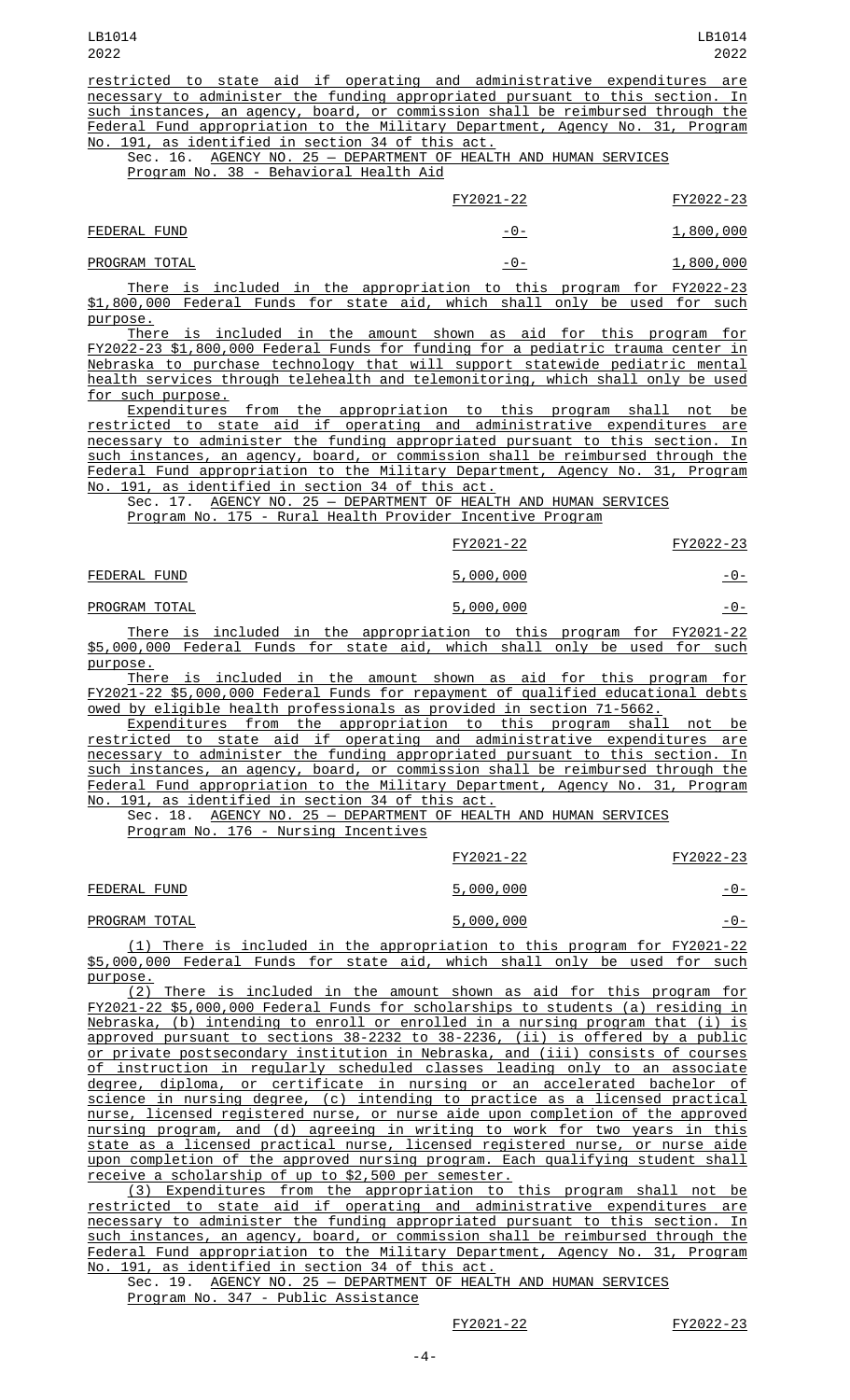| LB1014<br>2022 |       | LB1014<br>2022     |
|----------------|-------|--------------------|
| FEDERAL FUND   | $-0-$ | <u> 20,000,000</u> |
| PROGRAM TOTAL  | - 0 - | 20,000,000         |

(1)(a) There is included in the appropriation to this program for FY2022-23 \$20,000,000 Federal Funds for state aid, which shall only be used for

<u>such purpose.</u><br>(b) There is included in the amount shown as aid for this program for FY2022-23 \$20,000,000 Federal Funds to provide grants to nonprofit organizations pursuant to this section, which shall only be used for such purpose.

(2) The Department of Health and Human Services shall create a program to award grants to nonprofit organizations in the following manner:

(a) \$17,500,000 shall be awarded to nonprofit organizations that focus on food distribution in ten or more counties in the state and qualify for The Emergency Food Assistance Program administered by the United States Department of Agriculture. Funds awarded pursuant to this subdivision (a) shall be used for the purchase and distribution of food, infrastructure, and equipment and for construction of increased capacity; and

(b) \$2,500,000 shall be awarded for regional or local capacity and food security innovation grants to decrease Nebraska's reliance on national supply chains, to support local businesses, to create local and regional economic resilience, to encourage healthy eating habits, to reduce food deserts, and to support partnerships between local businesses and producers meeting the greatest needs statewide in the most efficient and sustainable manner.

(3) The Department of Health and Human Services shall:

(a) Create a process for soliciting, vetting, awarding, and monitoring grants; or

(b) Contract with a third-party to solicit, vet, award, and monitor grants.

(4) The program created pursuant to this section shall be coordinated and administered in compliance with the federal American Rescue Plan Act of 2021.

(5) Expenditures from the appropriation to this program shall not be restricted to state aid if operating and administrative expenditures are necessary to administer the funding appropriated pursuant to this section. In such instances, an agency, board, or commission shall be reimbursed through the Federal Fund appropriation to the Military Department, Agency No. 31, Program No. 191, as identified in section 34 of this act.

Sec. 20. AGENCY NO. 25 — DEPARTMENT OF HEALTH AND HUMAN SERVICES

Program No. 347 - Public Assistance

|              | FY2021-22 | FY2022-23 |
|--------------|-----------|-----------|
| FEDERAL FUND | - ७ -     | 4,000,000 |

|  | PROGRAM TOTAL | - 0 - | 4,000,000 |  |
|--|---------------|-------|-----------|--|
|--|---------------|-------|-----------|--|

There is included in the appropriation to this program for FY2022-23 \$4,000,000 Federal Funds for state aid, which shall only be used for such purpose.

There is included in the amount shown as aid for this program for FY2022-23 \$4,000,000 Federal Funds to contract with a statewide nonprofit organization that supports children and families to increase child care capacity in areas of need by providing grants to expand or start child care programs for children from birth through five years of age.

Expenditures from the appropriation to this program shall not be restricted to state aid if operating and administrative expenditures are necessary to administer the funding appropriated pursuant to this section. In such instances, an agency, board, or commission shall be reimbursed through the Federal Fund appropriation to the Military Department, Agency No. 31, Program No. 191, as identified in section 34 of this act.

Sec. 21. AGENCY NO. 25 — DEPARTMENT OF HEALTH AND HUMAN SERVICES Program No. 354 - Child Welfare Aid

| FY2021-22 | FY2022-23 |
|-----------|-----------|
|-----------|-----------|

FEDERAL FUND 10,000,000 15,000,000

## PROGRAM TOTAL 10,000,000 15,000,000 15,000,000

There is included in the appropriation to this program for FY2021-22 \$10,000,000 Federal Funds for state aid, which shall only be used for such purpose. There is included in the appropriation to this program for FY2022-23 \$15,000,000 Federal Funds for state aid, which shall only be used for such purpose.<br>There

is included in the amount shown as aid for this program for FY2021-22 \$3,000,000 Federal Funds for an increase in provider rates, which shall only be used for such purpose. There is included in the amount shown as aid for this program for FY2022-23 \$12,000,000 Federal Funds for an increase in provider rates, which shall only be used for such purpose. It is the intent of the Legislature that the \$12,000,000 Federal Funds appropriated in FY2022-23 be used as follows: \$6,000,000 Federal Funds for provider rate increases in FY2022-23 and \$6,000,000 Federal Funds for provider rate increases in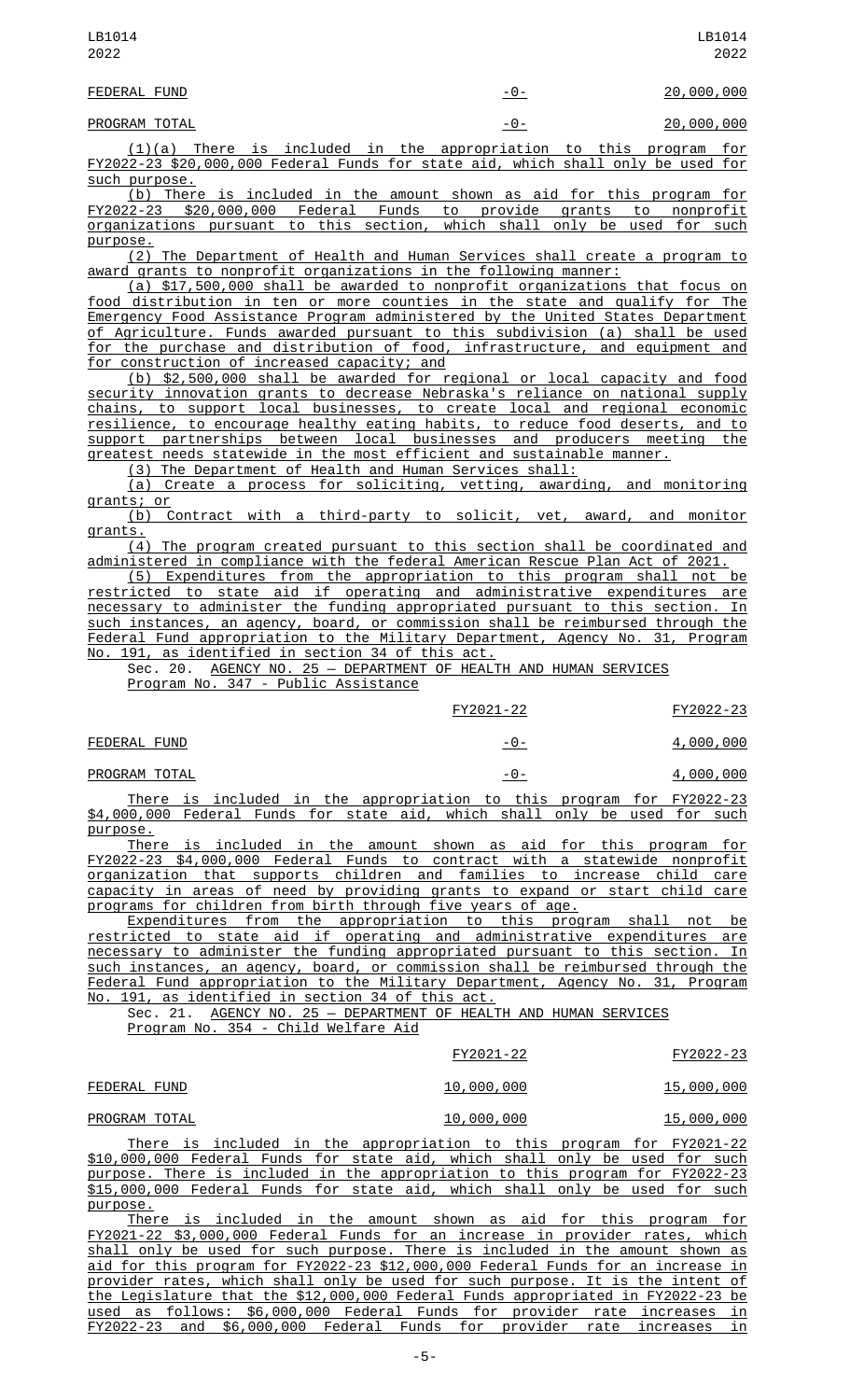FY2023-24.

There is included in the amount shown as aid for this program for FY2021-22 \$7,000,000 Federal Funds for child welfare case count increase, which shall only be used for such purpose. There is included in the amount shown as aid for this program for FY2022-23 \$3,000,000 Federal Funds for child welfare case count increase, which shall only be used for such purpose.

Expenditures from the appropriation to this program shall not be restricted to state aid if operating and administrative expenditures are necessary to administer the funding appropriated pursuant to this section. In such instances, an agency, board, or commission shall be reimbursed through the Federal Fund appropriation to the Military Department, Agency No. 31, Program No. 191, as identified in section 34 of this act.

Sec. 22. AGENCY NO. 25 — DEPARTMENT OF HEALTH AND HUMAN SERVICES Program No. 354 - Child Welfare Aid

|               | FY2021-22      | FY2022-23        |
|---------------|----------------|------------------|
| FEDERAL FUND  | <u> - 0 - </u> | <u>1,000,000</u> |
| PROGRAM TOTAL | -0-            | 1,000,000        |

(1) There is included in the appropriation to this program for FY2022-23 \$1,000,000 Federal Funds for state aid, which shall only be used for such purpose.

 $(2)$  The Department of Health and Human Services shall use the funds appropriated in this section for the following purposes:

(a) Facility upgrades, building maintenance, transportation, construction, and training for youth who have aged out of the foster care system; and

(b) Preparation of youth who have aged out of the foster care system to enter the workforce in Nebraska.

(3) Any recipient of funding from the Department of Health and Human Services pursuant to this section shall:

(a) Provide low-income housing in a campus environment for youth who have aged out of the foster care system; and

(b) Require youth who have aged out of the foster care system to find employment, attend school, or both.

(4) Expenditures from the appropriation to this program shall not be restricted to state aid if operating and administrative expenditures are necessary to administer the funding appropriated pursuant to this section. In such instances, an agency, board, or commission shall be reimbursed through the Federal Fund appropriation to the Military Department, Agency No. 31, Program No. 191, as identified in section 34 of this act.

Sec. 23. AGENCY NO. 25 — DEPARTMENT OF HEALTH AND HUMAN SERVICES Program No. 424 - Developmental Disability Aid

|               |  |  |                                                                      | FY2021-22 |  | FY2022-23         |
|---------------|--|--|----------------------------------------------------------------------|-----------|--|-------------------|
| FEDERAL FUND  |  |  |                                                                      | -0-       |  | 47,500,000        |
| PROGRAM TOTAL |  |  |                                                                      | -0-       |  | <u>47,500,000</u> |
|               |  |  | There is included in the appropriation to this program for FY2022-23 |           |  |                   |

There is included in the appropriation to this program for FY2022-23 \$47,500,000 Federal Funds for state aid, which shall only be used for such purpose.

There is included in the appropriation for this program for FY2022-23 \$47,500,000 Federal Funds for rate increases for agency providers for the following services: Prevocational; Residential Habilitation, excluding Shared Living Services; Supported Employment – Individual; Enclave; Behavioral In-Home Habilitation; Community Inclusion; Community Integration; Consultative Assessment; Crisis Intervention Support; Habilitative Workshop; Independent Living; In-Home Residential Habilitation; Medical In-Home Habilitation; Supported Family Living; Supported Employment – Follow Along; and Child Day Habilitation, which shall only be used for such purpose. Such payments shall be used for the purpose of enhancing employee retention and recruitment.

There is included in the amount shown for rate increases for agency providers:

(1) \$20,000,000 for FY2022-23;

(2) \$15,000,000 for FY2023-24; and

 $(3)$  \$12,500,000 for FY2024-25.<br>Sec. 24. AGENCY NO. 25 - DEPA

AGENCY NO. 25 - DEPARTMENT OF HEALTH AND HUMAN SERVICES Program No. 502 - Public Health Aid

|                                                                             | FY2021-22 | FY2022-23  |
|-----------------------------------------------------------------------------|-----------|------------|
| FEDERAL FUND                                                                | -0-       | 10,000,000 |
| PROGRAM TOTAL                                                               | -0-       | 10,000,000 |
| There is included in the appropriation to this program for FY2022-23        |           |            |
| \$10,000,000 Federal Funds for state aid, which shall only be used for such |           |            |
| purpose.                                                                    |           |            |
| Thara is included in the amount shown as aid for this program for           |           |            |

There is included in the amount shown as aid for this program for FY2022-23 \$10,000,000 Federal Funds for the local public health departments that receive aid pursuant to section 71-1628.08, which shall be distributed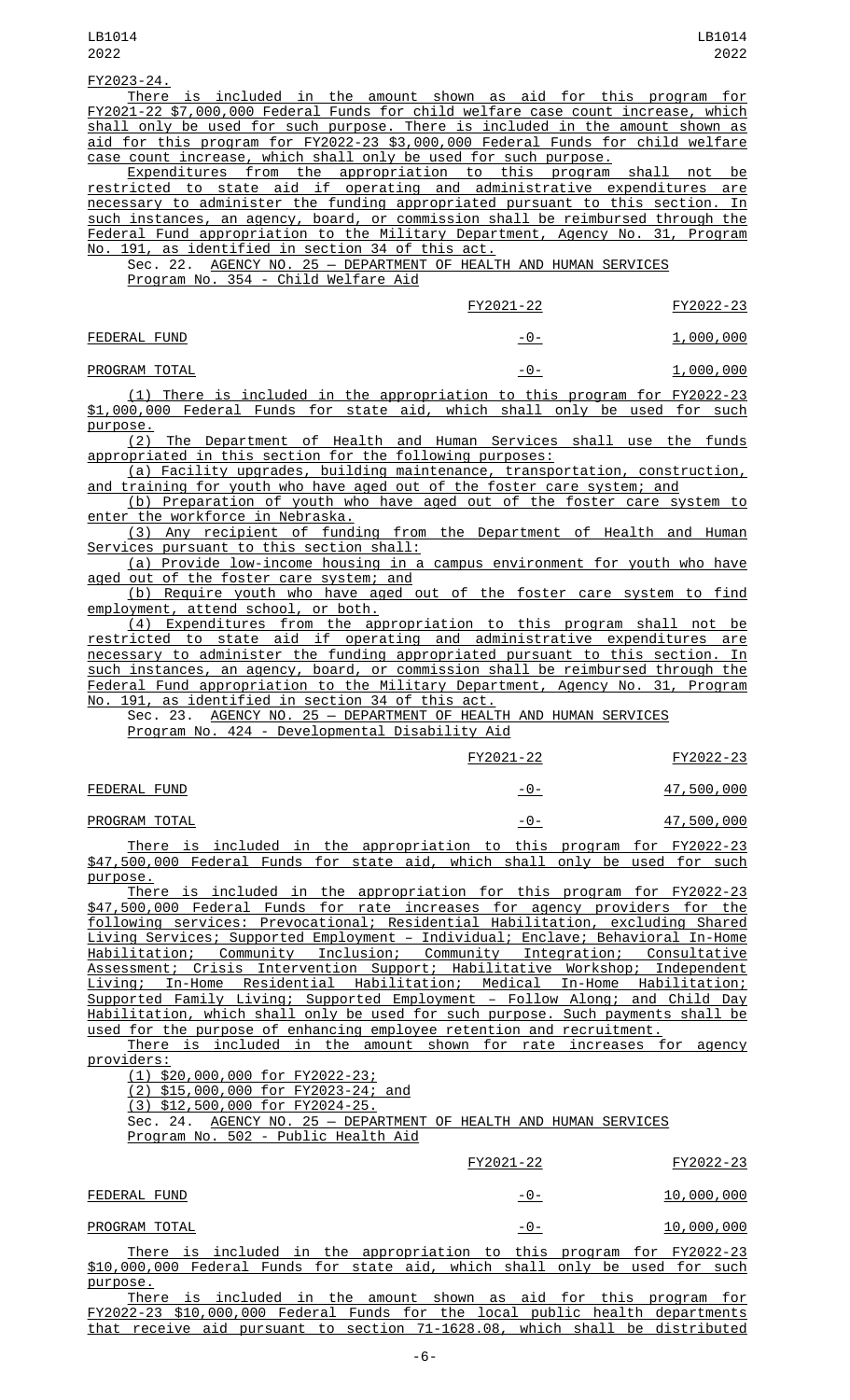evenly to the local public health departments for one-time infrastructure needs and any other costs, including testing, personal protective equipment, and<br>other preventive measures, to combat the COVID-19 virus and any of its other preventive measures, to combat the COVID-19 virus and any of mutations.

## Sec. 25. AGENCY NO. 25 — DEPARTMENT OF HEALTH AND HUMAN SERVICES Program No. 502 - Public Health Aid

| FY2022-23<br>FY2021-22   |                |
|--------------------------|----------------|
| 500,000<br>FEDERAL FUND  | <u>-0-</u>     |
| PROGRAM TOTAL<br>500,000 | <u> - 0 - </u> |

There is included in the appropriation to this program for FY2021-22 \$500,000 Federal Funds for state aid, which shall only be used for such purpose.

There is included in the amount shown as aid for this program for FY2021-22 \$500,000 Federal Funds for the Human Immunodeficiency Virus (HIV) Surveillance and Prevention Programs for education on the benefits of preexposure prophylaxis medication and for the costs of medication.

Sec. 26. AGENCY NO. 25 — DEPARTMENT OF HEALTH AND HUMAN SERVICES Program No. 514 - Health Aid

|               |  |                                                                      | FY2021-22 |  | FY2022-23        |
|---------------|--|----------------------------------------------------------------------|-----------|--|------------------|
| FEDERAL FUND  |  |                                                                      | -0-       |  | <u>5,000,000</u> |
| PROGRAM TOTAL |  |                                                                      | -0-       |  | 5,000,000        |
|               |  | There is included in the appropriation to this pressem for EV2022.22 |           |  |                  |

<u>Iuded in the appropriation to this program  $\overline{a}$ </u> \$5,000,000 Federal Funds for state aid, which shall only be used for such purpose.

There is included in the amount shown as aid for this program for FY2022-23 \$5,000,000 Federal Funds for a grant program for a model system of care for individuals who have recovered from COVID-19 with persistent symptoms. The one-time grant shall be awarded to a rehabilitation hospital with the capacity to provide interdisciplinary research.

The model system of care shall be a comprehensive program to address persistent COVID-19 symptoms and include the following activities:

(1) Post-COVID-19 research;

(2) Post-COVID-19 clinics;

(3) Mental health services expanded to address cognitive and psychiatric needs of post-COVID-19 patients; and

(4) Educational materials for health care providers and the public.

Expenditures from the appropriation to this program shall not be restricted to state aid if operating and administrative expenditures are necessary to administer the funding appropriated pursuant to this section. In such instances, an agency, board, or commission shall be reimbursed through the Federal Fund appropriation to the Military Department, Agency No. 31, Program No. 191, as identified in section 34 of this act.

Sec. 27. AGENCY NO. 25 — DEPARTMENT OF HEALTH AND HUMAN SERVICES <u>Program No. 514 - Health Aid</u>

|               | FY2021-22 | FY2022-23        |
|---------------|-----------|------------------|
| FEDERAL FUND  | -0-       | 5,462,800        |
| PROGRAM TOTAL | -0-       | <u>5,462,800</u> |

(1) There is included in the appropriation to this program for FY2022-23 \$5,462,800 Federal Funds for state aid, which shall only be used for such purpose.

(2) The Department of Health and Human Services shall distribute the funds appropriated in this section to assisted-living facilities. Such distribution to a licensed assisted-living facility shall equal four hundred dollars per licensed bed in such facility.

(3) A licensed assisted-living facility shall use the funds distributed pursuant to this section for:

(a) Incentives for staff members employed by the licensed assisted-living facility in order to enhance employee recruitment and retention; or

(b) Assistance with costs for supplies and equipment purchased by the licensed assisted-living facility.

Sec. 28. AGENCY NO. 25 - DEPARTMENT OF HEALTH AND HUMAN SERVICES Program No. 514 - Health Aid

|                                                                             | FY2021-22 | FY2022-23  |
|-----------------------------------------------------------------------------|-----------|------------|
| FEDERAL FUND                                                                | -0-       | 47,500,000 |
| PROGRAM TOTAL                                                               | -0-       | 47,500,000 |
| (1) There is included in the appropriation to this program for FY2022-23    |           |            |
| \$47,500,000 Federal Funds for state aid, which shall only be used for such |           |            |
| purpose.                                                                    |           |            |
| The Department of Health and Human Services shall provide money to          |           |            |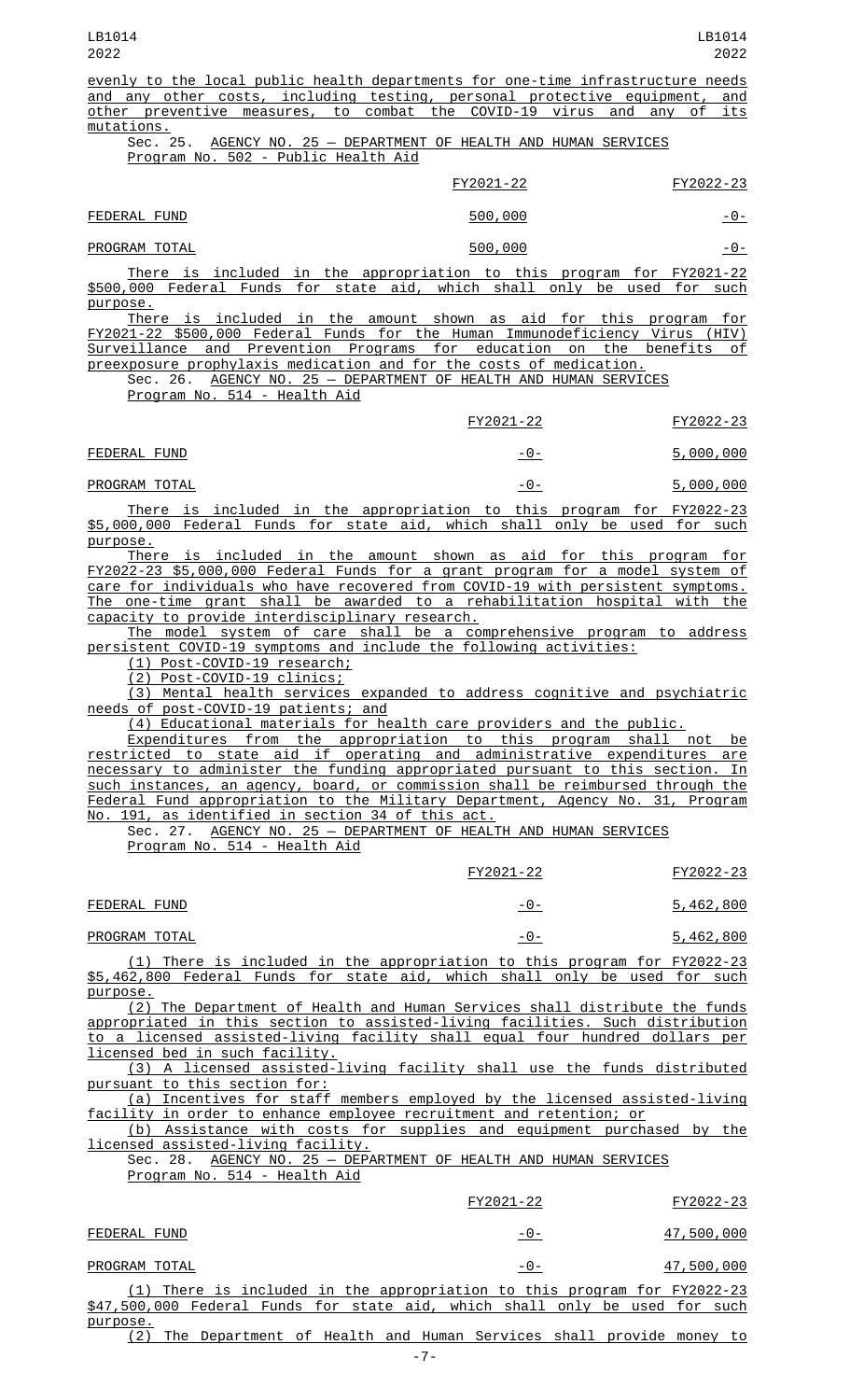licensed and medicaid-certified nursing facilities in the following manner: (a) \$35,625,000 to medicaid-certified nursing facilities divided

proportionately by the medicaid-certified beds at such facilities; and (b) \$11,875,000 divided proportionally by the medicaid-certified beds at the facilities that are in the top twenty-five percent of medicaid-certified nursing facilities with the highest percentage of medicaid days, as a percentage of that facility's total days as reported on provider tax forms and equally among the medicaid-certified nursing facilities that were in the top twenty-five percent of medicaid-certified nursing facilities with the highest

percentage of bed-days paid by medicaid in fiscal year 2021-22. (3) The money provided to the licensed and medicaid-certified nursing facilities by the Department of Health and Human Services shall be used to provide supplemental incentive payments for direct care staff members employed at licensed and medicaid-certified nursing facilities. Such payments are intended to enhance employee recruitment and retention.

(4) It is the intent of the Legislature that the money paid to the licensed and medicaid-certified nursing facilities pursuant to this section be expended by such facilities for the purpose of enhancing employee recruitment and retention of direct care staff as follows:

(a) \$20,000,000 total for FY2022-23;

(b) \$15,000,000 total for FY2023-24; and

(c) \$12,500,000 total for FY2024-25.

(5) For purposes of this section, direct care staff means nursing facility employees who regularly perform in-person work with residents, interact with residents, or physically handle items handled by residents. The term includes nurses, medication aides, therapists, therapy aides, dietary staff, social service and activity staff, housekeeping and maintenance staff, and other medical staff.

Sec. 29. AGENCY NO. 25 — DEPARTMENT OF HEALTH AND HUMAN SERVICES Program No. 514 - Health Aid

|                                                                                                                                                     | FY2021-22 | FY2022-23  |
|-----------------------------------------------------------------------------------------------------------------------------------------------------|-----------|------------|
| FEDERAL FUND                                                                                                                                        | -0-       | 20,000,000 |
| PROGRAM TOTAL                                                                                                                                       | -0-       | 20,000,000 |
| There is included in the appropriation to this program for FY2022-23<br>\$20,000,000 Federal Funds for state aid, which shall only be used for such |           |            |

\$20,000,000 Federal Funds for state aid, which shall only be used for such purpose. There is included in the amount shown as aid for this program for

FY2022-23 \$20,000,000 Federal Funds for a rural ambulance replacement program, which shall only be used for such purpose.

Expenditures from the appropriation to this program shall not be restricted to state aid if operating and administrative expenditures are necessary to administer the funding appropriated pursuant to this section. In such instances, an agency, board, or commission shall be reimbursed through the Federal Fund appropriation to the Military Department, Agency No. 31, Program No. 191, as identified in section 34 of this act.

Sec. 30. AGENCY NO. 25 — DEPARTMENT OF HEALTH AND HUMAN SERVICES Program No. 514 - Health Aid

|                                                                            |                                                                      |  |  | FY2021-22 |     |  |  | FY2022-23 |
|----------------------------------------------------------------------------|----------------------------------------------------------------------|--|--|-----------|-----|--|--|-----------|
| FEDERAL FUND                                                               |                                                                      |  |  |           | -0- |  |  | 5,000,000 |
| PROGRAM TOTAL                                                              |                                                                      |  |  |           | -0- |  |  | 5,000,000 |
|                                                                            | There is included in the appropriation to this program for FY2022-23 |  |  |           |     |  |  |           |
| \$5,000,000 Federal Funds for state aid, which shall only be used for such |                                                                      |  |  |           |     |  |  |           |

purpose. There is included in the amount shown as aid to this program for FY2022-23 \$5,000,000 Federal Funds for grants to licensed emergency medical services programs, which shall only be used for such purpose.

It is the intent of the Legislature that the grants be used for the onepurchase of equipment, including, but not limited to, power cots, defibrillators, and other similar lifesaving equipment, and that priority in awarding grants be given to an emergency medical services program which is volunteer-based, which is located in a community with a population of fewer than one hundred thousand inhabitants as determined by the most recent federal decennial census or the most recent revised certified count by the United States Bureau of the Census, and which has high needs, as determined by the Department of Health and Human Services in consultation with a statewide organization dedicated to supporting providers of prehospital emergency medical care in Nebraska.

Expenditures from the appropriation to this program shall not be restricted to state aid if operating and administrative expenditures are necessary to administer the funding appropriated pursuant to this section. In such instances, an agency, board, or commission shall be reimbursed through the Federal Fund appropriation to the Military Department, Agency No. 31, Program No. 191, as identified in section 34 of this act.

Sec. 31. AGENCY NO. 25 — DEPARTMENT OF HEALTH AND HUMAN SERVICES Program No. 514 - Health Aid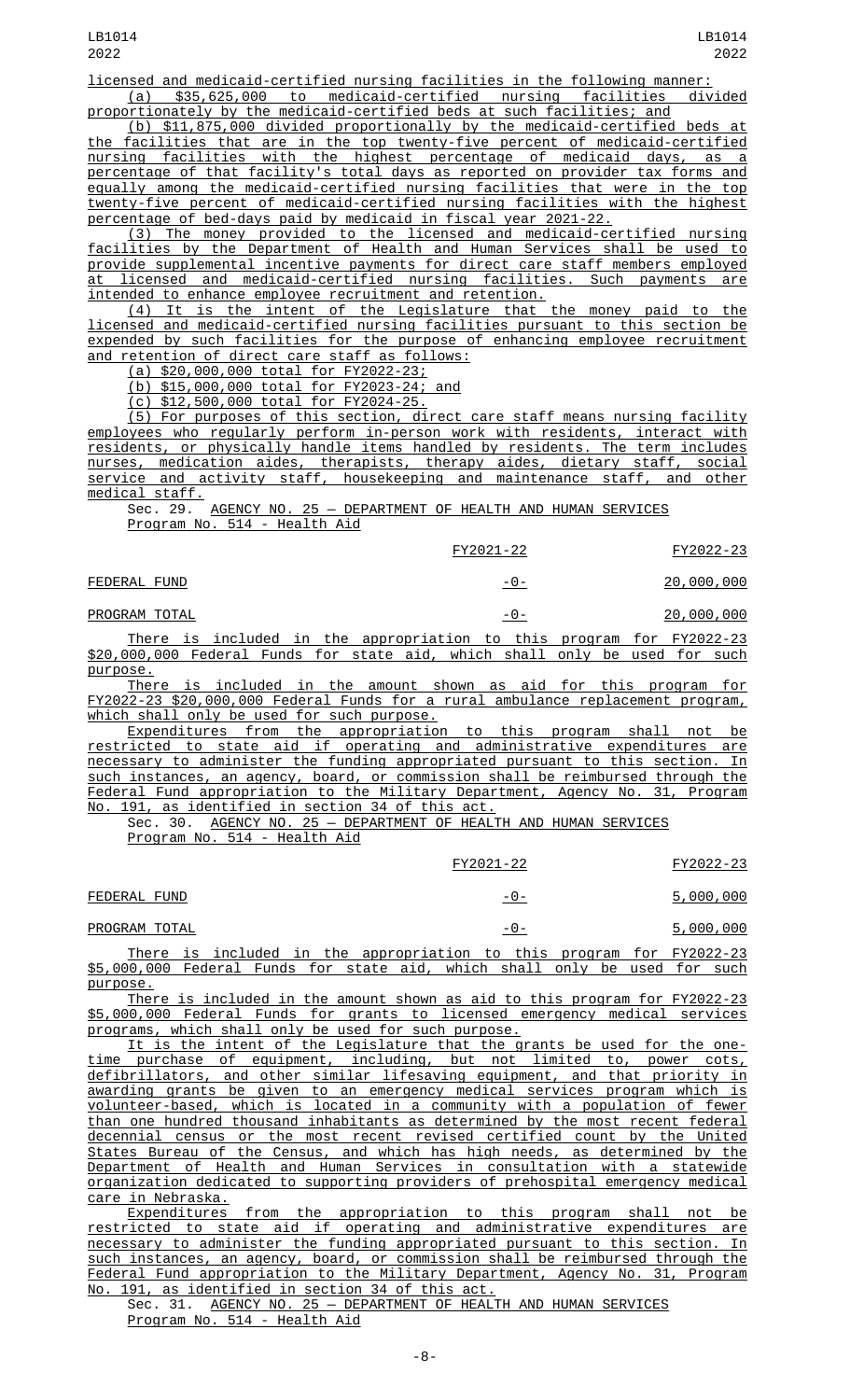| LB1014<br>2022 |                                                                     | LB1014<br>2022   |
|----------------|---------------------------------------------------------------------|------------------|
|                | FY2021-22                                                           | FY2022-23        |
| FEDERAL FUND   |                                                                     | 2,500,000<br>-0- |
| PROGRAM TOTAL  |                                                                     | 2,500,000<br>-0- |
|                | There is included in the annonriation to this program for EV2022.22 |                  |

There is included in the appropriation to this program for FY2022-23 \$2,500,000 Federal Funds for state aid, which shall only be used for such <u>purpose.</u><br>There

is included in the appropriation to this program for FY2022-23 \$2,500,000 Federal Funds for purposes of providing grants of up to \$250,000 for capital costs of expanding access to behavioral health acute care beds in rural areas where beds are not currently available or a shortage exists, which shall only be used for such purpose.

Expenditures from the appropriation to this program shall not be restricted to state aid if operating and administrative expenditures are necessary to administer the funding appropriated pursuant to this section. In such instances, an agency, board, or commission shall be reimbursed through the Federal Fund appropriation to the Military Department, Agency No. 31, Program No. 191, as identified in section 34 of this act.

Sec. 32. AGENCY NO. 29 — DEPARTMENT OF NATURAL RESOURCES Program No. 314 - Critical Infrastructure Facilities

|              | FY2021-22  | FY2022-23     |
|--------------|------------|---------------|
| FEDERAL FUND | 23,100,000 | <u>- 0 - </u> |

| PROGRAM TOTAL | 23,100,000 | <u>-७-</u> |
|---------------|------------|------------|
|               |            |            |

There is included in the appropriation to this program for FY2021-22 \$23,100,000 Federal Funds for state aid, which shall only be used for such purpose.

There is included in the amount shown as aid for this program for FY2021-22 \$23,100,000 Federal Funds to provide a grant to an irrigation district which is part of an interstate irrigation system that experienced a failure, in order to satisfy matching requirements for a project authorized by the United States Bureau of Reclamation for construction and repairs on any tunnel or canal pursuant to the federal American Rescue Plan Act of 2021.

Expenditures from the appropriation to this program shall not be restricted to state aid if operating and administrative expenditures are necessary to administer the funding appropriated pursuant to this section. In such instances, an agency, board, or commission shall be reimbursed through the Federal Fund appropriation to the Military Department, Agency No. 31, Program No. 191, as identified in section 34 of this act.

Sec. 33. AGENCY NO. 29 - DEPARTMENT OF NATURAL RESOURCES

Program No. 319 - Water Projects

| FEDERAL FUND |  |
|--------------|--|
|              |  |

PROGRAM TOTAL 20,000,000 20,000,000

FY2021-22 FY2022-23

 $\frac{20,000,000}{ }$ 

There is included in the appropriation to this program for FY2021-22 \$20,000,000 Federal Funds for state aid, which shall only be used for such purpose.

There is included in the amount shown as aid for this program for FY2021-22 \$20,000,000 Federal Funds to provide a grant to a city of the primary class that utilizes more than thirty million gallons per day of water to be used for the design, construction, and implementation of additional water supply projects, which shall only be used for such purpose. Eligible project costs shall include, but not be limited to, costs for a water treatment plant, land acquisition, acquiring permits, a wellfield, pumping, and transportation of water over twenty-five miles for the purpose of providing potable water to the city. The Department of Natural Resources may award a grant to a city of the primary class based on criteria and procedures established by the department.

Expenditures from the appropriation to this program shall not be restricted to state aid if operating and administrative expenditures are necessary to administer the funding appropriated pursuant to this section. In such instances, an agency, board, or commission shall be reimbursed through the Federal Fund appropriation to the Military Department, Agency No. 31, Program No. 191, as identified in section 34 of this act.

Sec. 34. AGENCY NO. 31 — MILITARY DEPARTMENT

|  |  |  | Program No. 191 - Governor's Emergency Program - COVID-19 |  |  |
|--|--|--|-----------------------------------------------------------|--|--|
|  |  |  |                                                           |  |  |

|                                                                                                                                                                | FY2021-22         | FY2022-23 |
|----------------------------------------------------------------------------------------------------------------------------------------------------------------|-------------------|-----------|
| FEDERAL FUND est.                                                                                                                                              | 10,000,000        | 5,000,000 |
| PROGRAM TOTAL                                                                                                                                                  | <u>10,000,000</u> | 5,000,000 |
| <u>There is included in the appropriation to this program for FY2021-22</u><br>\$10,000,000 Federal Funds estimate and for FY2022-23 \$5,000,000 Federal Funds |                   |           |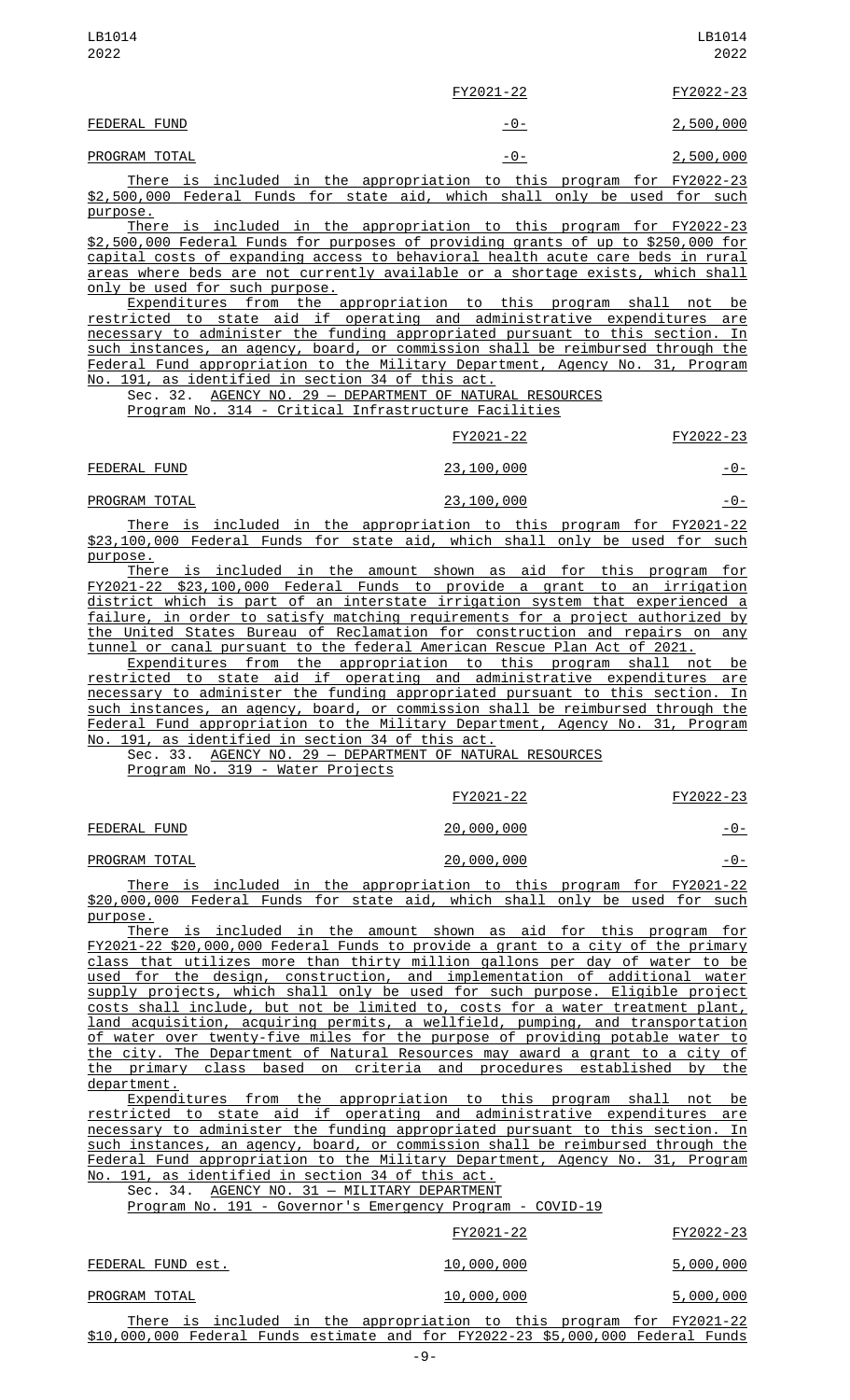estimate for all state agency, board, or commission operating and administrative expenses associated with administering Federal Funds allocated pursuant to the federal American Rescue Plan Act of 2021, 42 U.S.C. 802. Such funds shall be used to directly pay or reimburse state agencies, boards, and commissions for operating and administrative expenses associated with administering Federal Funds allocated pursuant to the federal American Rescue Plan Act of 2021, 42 U.S.C. 802.

There is included in the appropriation to this program for FY2021-22 up to \$5,000,000 Federal Funds estimate and for FY2022-23 up to \$5,000,000 Federal Funds estimate to reimburse the Department of Health and Human Services, Agency No. 25, Program No. 33, for information technology utilization expenses incurred which are related to pandemic relief processing and to equipment and operating a mobile workforce, from March 3, 2021, through June 30, 2023.

The Military Department shall monitor and approve the expenditures for this program.<br>Sec. 35.

AGENCY NO. 33 - GAME AND PARKS COMMISSION

Program No. 901 - State Parks Facilities Deferred Maintenance

|               | FY2021-22                                                            | FY2022-23 |
|---------------|----------------------------------------------------------------------|-----------|
| FEDERAL FUND  | -0-                                                                  | 8,100,000 |
| PROGRAM TOTAL | -0-                                                                  | 8,100,000 |
|               | There is included in the encountables to this specular few FV0000.00 |           |

There is included in the appropriation to this program for FY2022-23 \$8,100,000 Federal Funds for wastewater projects within the state park system, which shall only be used for such purpose.

Expenditures from the appropriation to this program shall not be restricted to state aid if operating and administrative expenditures are necessary to administer the funding appropriated pursuant to this section. In such instances, an agency, board, or commission shall be reimbursed through the Federal Fund appropriation to the Military Department, Agency No. 31, Program No. 191, as identified in section 34 of this act.

Sec. 36. <u>AGENCY NO. 48 — COORDINATING COMMISSION FOR POSTSECONDARY</u> EDUCATION

Program No. 697 - Community Colleges ARPA Grant

|               | FY2021-22          | FY2022-23         |
|---------------|--------------------|-------------------|
| FEDERAL FUND  | <u> 25,000,000</u> | <u>35,000,000</u> |
| PROGRAM TOTAL | 25,000,000         | <u>35,000,000</u> |
|               |                    |                   |

There is included in the appropriation to this program for FY2021-22 \$25,000,000 Federal Funds for state aid, which shall only be used for such purpose. There is included in the appropriation to this program for FY2022-23 \$35,000,000 Federal Funds for state aid, which shall only be used for such purpose.

The Coordinating Commission for Postsecondary Education shall administer the Community Colleges ARPA Grant program. The commission shall designate a subprogram for each community college as defined in section 85-1503 in the following structure: Subprogram 011, Western Community College; subprogram 012, Mid-Plains Community College; subprogram 013, Central Community College; subprogram 014, Northeast Community College; subprogram 015, Southeast Community College; and subprogram 016, Metropolitan Community College. Each community college shall not receive more than \$10,000,000 in total funding from the appropriation to this program.

A community college shall make a grant application to the commission for funding for a capital project or for offering a course or program that meets the criteria established by the federal American Rescue Plan Act of 2021 and the commission. A community college receiving funding from this program shall meet all necessary federal and commission compliance and reporting requirements. The grant funds shall not be used to offset student or institutional costs for (1) individuals currently enrolled in secondary school or (2) individuals enrolled in programs with the primary purpose of earning general academic transfer credits applicable toward a four-year degree.

Expenditures from the appropriation to this program shall not be restricted to state aid if operating and administrative expenditures are necessary to administer the funding appropriated pursuant to this section. In such instances, an agency, board, or commission shall be reimbursed through the Federal Fund appropriation to the Military Department, Agency No. 31, Program No. 191, as identified in section 34 of this act.

Sec. 37. AGENCY NO. 50 — BOARD OF TRUSTEES OF THE NEBRASKA STATE COLLEGES Program No. 48 - Nebraska State Colleges - System Office

|                                                                             | FY2021-22    | FY2022-23 |
|-----------------------------------------------------------------------------|--------------|-----------|
| FEDERAL FUND                                                                | <u>- 0 -</u> | 8,000,000 |
| PROGRAM TOTAL                                                               | -0-          | 8,000,000 |
| There is included in the appropriation to this program for FY2022-23        |              |           |
| \$8,000,000 Federal Funds for purchase of equipment and for water and sewer |              |           |
| upgrade projects, which shall only be used for such purpose. Of the amount  |              |           |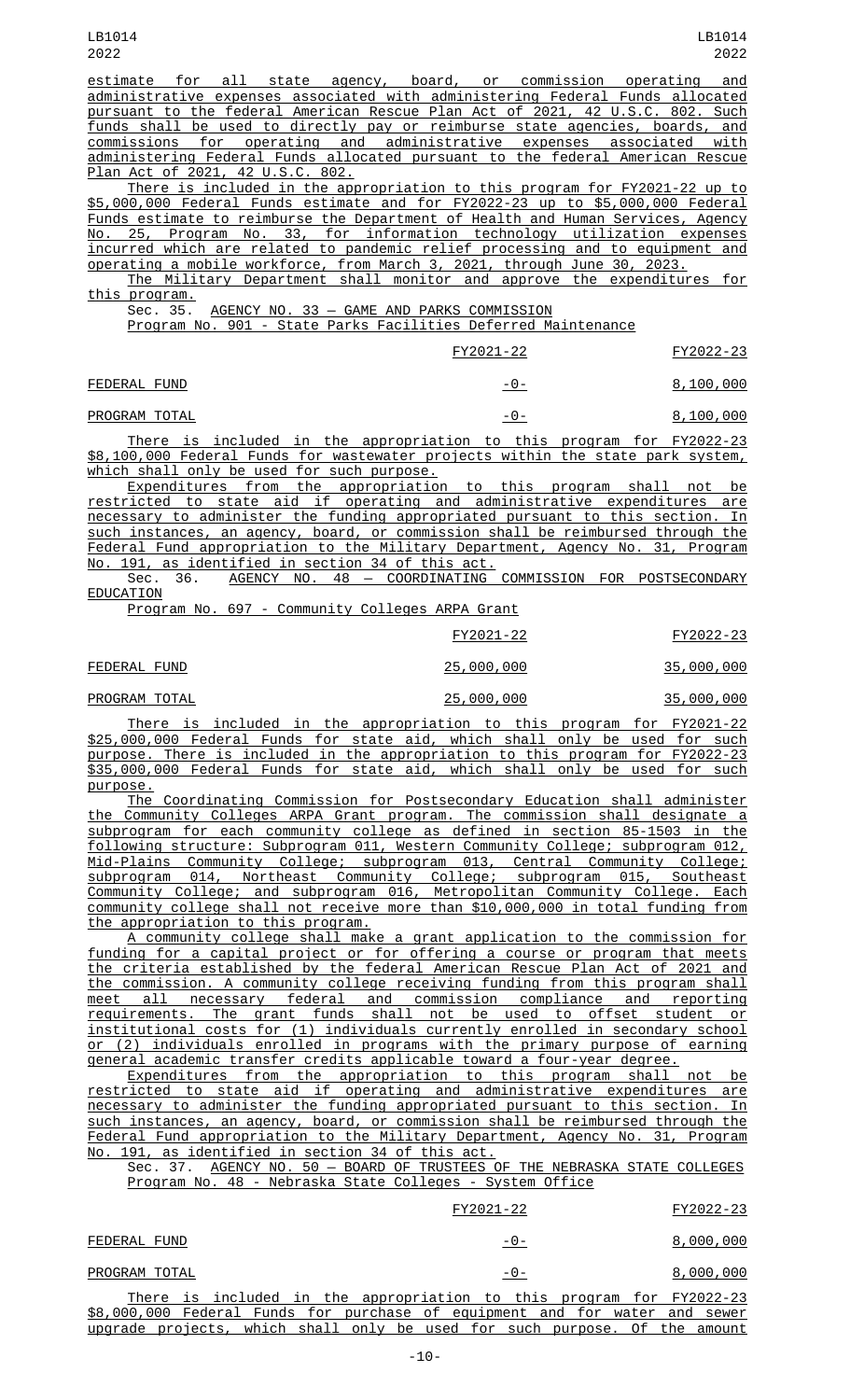| appropriated to this program, it is the intent of the Legislature that           |           |
|----------------------------------------------------------------------------------|-----------|
| \$2,000,000 Federal Funds be used to purchase needed equipment to prepare health |           |
| care professionals in combating the effects of COVID-19 and that \$6,000,000     |           |
| Federal Funds be used to upgrade water and sewer systems on the three state      |           |
| college campuses.                                                                |           |
| Sec. 38. AGENCY NO. 51 - UNIVERSITY OF NEBRASKA                                  |           |
| Program No. 781 - University - Administration                                    |           |
|                                                                                  |           |
| FY2021-22                                                                        | FY2022-23 |

| FEDERAL FUND  | 10,000,000 | 50,000,000 |
|---------------|------------|------------|
| PROGRAM TOTAL | 10,000,000 | 50,000,000 |

There is included in the appropriation to this program for FY2021-22 \$10,000,000 Federal Funds for state aid, which shall only be used for such purpose. There is included in the appropriation to this program for FY2022-23 \$50,000,000 Federal Funds for state aid, which shall only be used for such purpose.

There is included in the amount shown as aid for this program for FY2021-22 \$10,000,000 Federal Funds for startup costs related to the UNK-UNMC Rural Health Complex in Kearney, Nebraska, which shall only be used for such purpose. There is included in the amount shown as aid for this program for FY2022-23 \$50,000,000 Federal Funds for construction costs of the UNK-UNMC Rural Health Complex in Kearney, Nebraska, which shall only be used for such purpose.

Sec. 39. AGENCY NO. 51 - UNIVERSITY OF NEBRASKA Program No. 781 - University - Administration

| FY2021-22 | FY2022-23 |
|-----------|-----------|
|           |           |

| FEDERAL FUND  | -0- | 25,500,000 |
|---------------|-----|------------|
| PROGRAM TOTAL | -0- | 25,500,000 |

There is included in the appropriation to this program for FY2022-23 \$25,500,000 Federal Funds for the Behavioral Health Education Center for the purposes described in section 71-830 to be spent by the Behavioral Health Education Center in the following manner:

(1) \$13,000,000 for graduate and postgraduate training opportunities such as internships, practicums, and fellowships;

(2) \$8,000,000 for the expansion of telebehavioral health services in <u>rural areas;</u>

(3) \$2,500,000 for education and training opportunities for students and behavioral health professionals related to behavioral health issues caused or exacerbated by the COVID-19 public health emergency; and

(4) \$2,000,000 for stipends for provisionally licensed behavioral health professionals employed in the field of behavioral health.

Sec. 40. AGENCY NO. 51 - UNIVERSITY OF NEBRASKA

Program No. 781 - University - Administration

|               | FY2021-22 | FY2022-23 |
|---------------|-----------|-----------|
| FEDERAL FUND  | -0-       | 150,000   |
| PROGRAM TOTAL | -0-       | 150,000   |

There is included in the appropriation to this program for FY2022-23 \$150,000 Federal Funds for the University of Nebraska Institute of Agriculture and Natural Resources to update the Assessing Climate Change report released in 2014.

The University of Nebraska Institute of Agriculture and Natural Resources shall contract with a third-party, science-based organization to develop an independent report that identifies and recommends specific prescriptive measures to be taken by the State of Nebraska relating to the updated Assessing Climate Change report. Such prescriptive measures shall include (1) a conservation and management plan under section 320 of the federal Clean Water Act and (2) plans for green infrastructure investments and projects to improve resilience to climate change.

The University of Nebraska Institute of Agriculture and Natural Resources shall electronically deliver both the updated Assessing Climate Change report and independent report providing recommendations by the third-party, sciencebased organization to the Governor and the Legislature by December 1, 2024.

Sec. 41. AGENCY NO. 65 - DEPARTMENT OF ADMINISTRATIVE SERVICES Program No. 560 - State Building Division

|                                  | FY2021-22                                                                    | FY2022-23 |
|----------------------------------|------------------------------------------------------------------------------|-----------|
| FEDERAL FUND                     | -0-                                                                          | 1,800,000 |
| PROGRAM TOTAL                    | -0-                                                                          | 1,800,000 |
|                                  | There is included in the appropriation to this program for FY2022-23         |           |
|                                  | \$1,800,000 Federal Funds for a grant to a state-owned cemetery for sediment |           |
| control and stormwater projects. |                                                                              |           |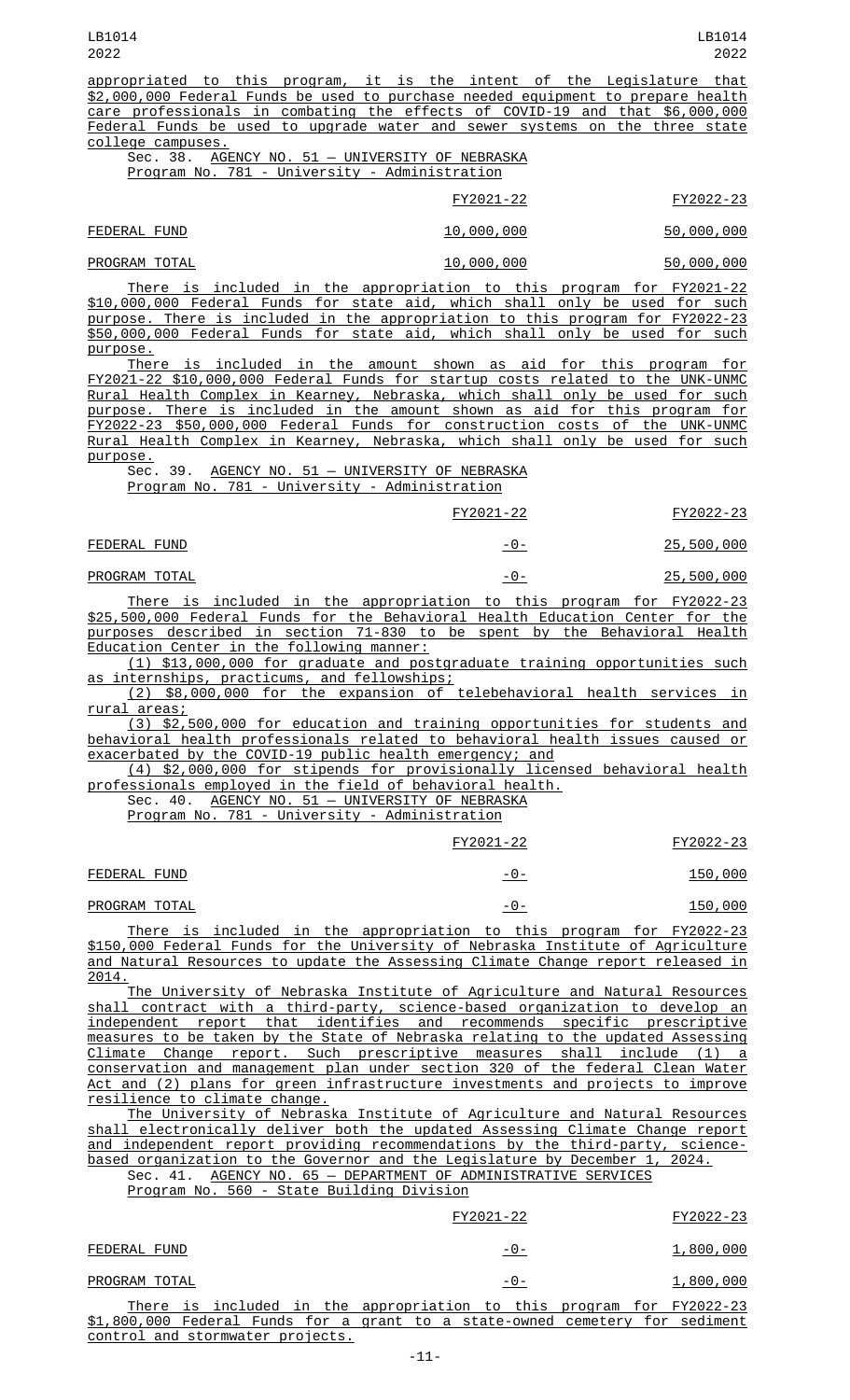Expenditures from the appropriation to this program shall not be restricted to state aid if operating and administrative expenditures are necessary to administer the funding appropriated pursuant to this section. In such instances, an agency, board, or commission shall be reimbursed through the Federal Fund appropriation to the Military Department, Agency No. 31, Program No. 191, as identified in section 34 of this act.

Sec. 42. AGENCY NO. 72 - DEPARTMENT OF ECONOMIC DEVELOPMENT

Program No. 601 - Community and Rural Development

|               | FY2021-22  | FY2022-23  |
|---------------|------------|------------|
| FEDERAL FUND  | 21,500,000 | 18,000,000 |
| PROGRAM TOTAL | 21,500,000 | 18,000,000 |

(1) There is included in the appropriation to this program for FY2021-22 \$21,500,000 Federal Funds for state aid, which shall only be used for such purpose. There is included in the appropriation to this program for FY2022-23 \$18,000,000 Federal Funds for state aid, which shall only be used for such purpose.

(2)(a) There is included in the amount shown as aid for this program for FY2021-22 \$6,000,000 Federal Funds for grants to prepare land parcels pursuant to the Rural Workforce Housing Investment Act. There is included in the amount shown as aid for this program for FY2022-23 \$4,000,000 Federal Funds for grants to prepare land parcels pursuant to the Rural Workforce Housing Investment Act.

(b) For purposes of this subsection, preparing land parcels shall include: (i) Laying of drinking water transmission lines;

(ii) Rehabilitation, renovation, maintenance, or costs to secure vacant or abandoned properties in disproportionately impacted communities;

(iii) Costs associated with acquiring and securing legal title of vacant or abandoned properties in disproportionately impacted communities and other costs to position the property for current or future use for the Rural Workforce Housing Investment Act;

(iv) Removal and remediation of environmental contaminants or hazards from vacant or abandoned properties in disproportionately impacted communities, when conducted in compliance with applicable environmental laws or regulations;

(v) Demolition or deconstruction of vacant or abandoned buildings in disproportionately impacted communities; and

(vi) Costs associated with inspection fees and other administrative costs incurred to ensure compliance with applicable environmental laws and regulations for demolition or other remediation activities in disproportionately impacted communities.

(3) There is included in the amount shown as aid for this program for FY2021-22 \$10,500,000 Federal Funds to contract with the Nebraska Investment Finance Authority, as described in the Nebraska Investment Finance Authority Act, for development of affordable housing units eligible for federal four and nine percent low-income housing tax credit programs. There is included in the amount shown as aid for this program for FY2022-23 \$10,000,000 Federal Funds to contract with the Nebraska Investment Finance Authority, as described in the Nebraska Investment Finance Authority Act, for development of affordable housing units eligible for federal four and nine percent low-income housing tax credit programs.

(4)(a) There is included in the amount shown as aid for this program for FY2021-22 \$4,000,000 Federal Funds for grants to nonprofit organizations that develop affordable housing, including housing for refugees and other such immigrants. There is included in the amount shown as aid for this program for FY2022-23 \$4,000,000 Federal Funds for grants to nonprofit organizations that develop affordable housing, including housing for refugees and other such immigrants.

(b) The Department of Economic Development shall create a program in accordance with the federal American Rescue Plan Act of 2021, 42 U.S.C. 802, for the purpose of awarding grants to nonprofit organizations that develop affordable housing, including housing for refugees and other such immigrants. Housing developed under this program shall be for households with an income at or below 185% of the most recent poverty guidelines published by the United States Department of Health and Human Services and shall include housing located in disproportionately impacted geographies or directed towards disproportionately impacted populations or households, including, but not limited to, those in a qualified census tract, as defined in 26 U.S.C. 42(d)(5) (B)(ii)(I), as such section existed on January 1, 2022.

(c) It is the intent of the Legislature that at least one-half of the funds distributed pursuant to this subsection (4) be awarded as grants to organizations located in counties with a population of fewer than 100,000 residents as determined by the most recent federal decennial census.

(5) There is included in the amount shown as aid for this program for FY2021-22 \$1,000,000 Federal Funds for job training and placement grants to nonprofit organizations for employment and employability services for refugees.

(6) Expenditures from the appropriation to this program shall not be restricted to state aid if operating and administrative expenditures are necessary to administer the funding appropriated pursuant to this section. In such instances, an agency, board, or commission shall be reimbursed through the Federal Fund appropriation to the Military Department, Agency No. 31, Program No. 191, as identified in section 34 of this act.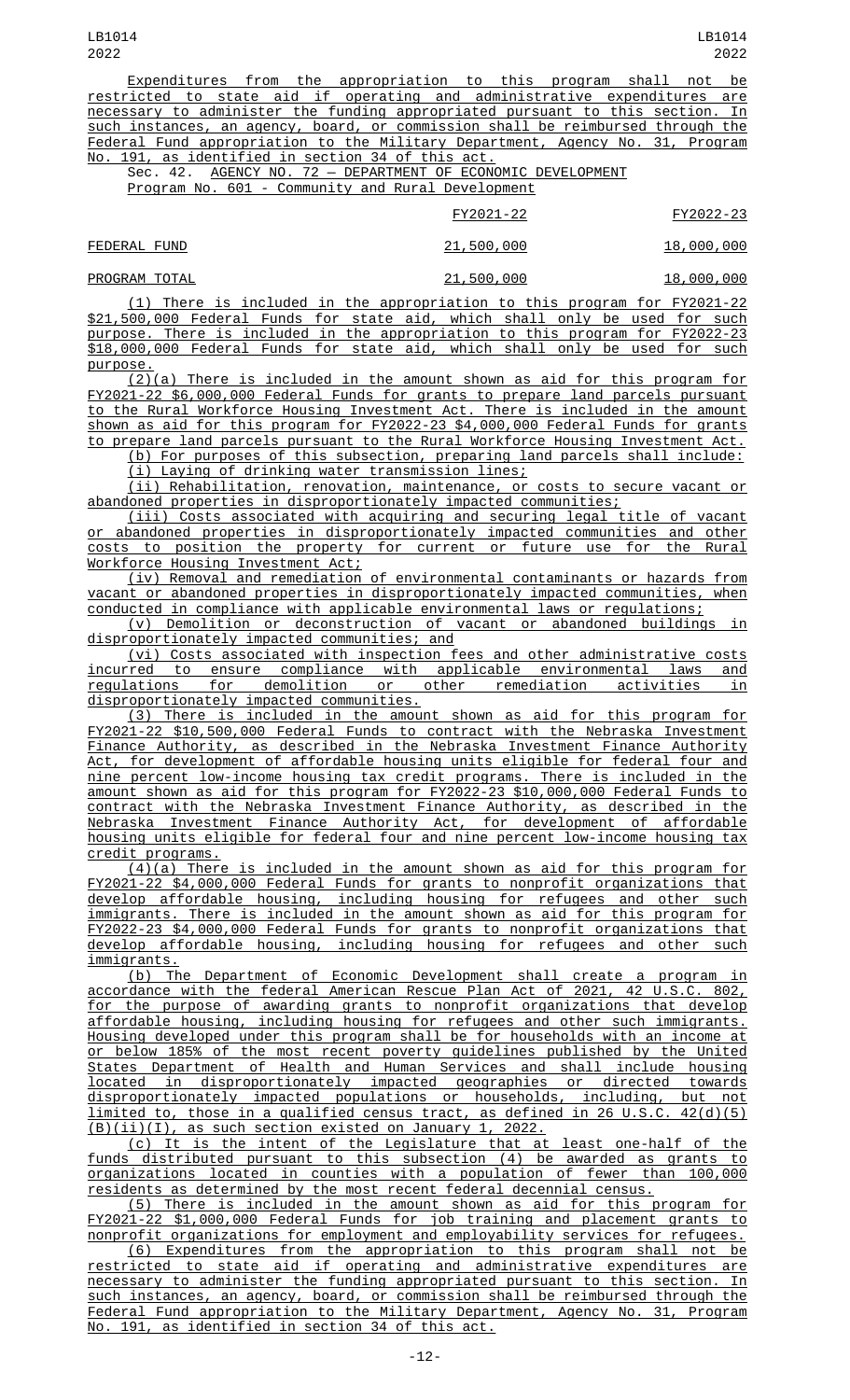| LB1014 |                                                             | LB1014    |
|--------|-------------------------------------------------------------|-----------|
| 2022   |                                                             | 2022      |
|        | Sec. 43. AGENCY NO. 72 - DEPARTMENT OF ECONOMIC DEVELOPMENT |           |
|        | Program No. 603 - Industrial Recruitment                    |           |
|        | FY2021-22                                                   | FY2022-23 |

| FEDERAL FUND | 500,000 | - 11 - |
|--------------|---------|--------|

PROGRAM TOTAL **600 -00-1000 -0-1000 -0-1000 -0-1000** -0-1000 -0-1000 -0-1000 -0-1000 -0-1000 -0-1000 -0-1000 -0-1000 -0-1000 -0-1000 -0-1000 -0-1000 -0-1000 -0-1000 -0-1000 -0-1000 -0-1000 -0-1000 -0-1000 -0-1000 -0-1000 -

There is included in the appropriation to this program for FY2021-22 \$500,000 Federal Funds for state aid, which shall only be used for such purpose.

There is included in the amount shown as aid for this program for FY2021-22 \$500,000 Federal Funds for the purpose of awarding major sponsorship grants for international competitions to be hosted in Nebraska that are recognized by an international governing body.

Expenditures from the appropriation to this program shall not be restricted to state aid if operating and administrative expenditures are necessary to administer the funding appropriated pursuant to this section. In such instances, an agency, board, or commission shall be reimbursed through the Federal Fund appropriation to the Military Department, Agency No. 31, Program No. 191, as identified in section 34 of this act.

Sec. 44. AGENCY NO. 72 - DEPARTMENT OF ECONOMIC DEVELOPMENT

Program No. 603 - Industrial Recruitment

|               | FY2021-22                                                            | FY2022-23         |
|---------------|----------------------------------------------------------------------|-------------------|
| FEDERAL FUND  | -0-                                                                  | <u>20,000,000</u> |
| PROGRAM TOTAL | -0-                                                                  | 20,000,000        |
|               | There is included in the appropriation to this prearam for EV2022.22 |                   |

There is included in the appropriation to this program for FY2022-23 \$20,000,000 Federal Funds for state aid, which shall only be used for such <u>purpose.</u><br>There

is included in the amount shown as aid for this program for FY2022-23 \$20,000,000 Federal Funds for wastewater pretreatment and runoff control for meat processing plant site development, which shall only be used for such purpose.

Expenditures from the appropriation to this program shall not be restricted to state aid if operating and administrative expenditures are necessary to administer the funding appropriated pursuant to this section. In such instances, an agency, board, or commission shall be reimbursed through the Federal Fund appropriation to the Military Department, Agency No. 31, Program No. 191, as identified in section 34 of this act.

Sec. 45. AGENCY NO. 72 - DEPARTMENT OF ECONOMIC DEVELOPMENT

Program No. 603 - Industrial Recruitment

|               |  |                                                                             | FY2021-22 |  | FY2022-23         |
|---------------|--|-----------------------------------------------------------------------------|-----------|--|-------------------|
| FEDERAL FUND  |  | <u>10,000,000</u>                                                           |           |  | <u>30,000,000</u> |
| PROGRAM TOTAL |  | 10,000,000                                                                  |           |  | 30,000,000        |
|               |  | <u>There is included in the appropriation to this program for FY2021-22</u> |           |  |                   |

\$10,000,000 Federal Funds for state aid, which shall only be used for such purpose. There is included in the appropriation to this program for FY2022-23 \$30,000,000 Federal Funds for state aid, which shall only be used for such purpose.

There is included in the amount shown as aid for this program for FY2021-22 \$10,000,000 Federal Funds for capital construction grants to build mental health care and education capacity, which shall only be used for such purpose. There is included in the amount shown as aid for this program for FY2022-23 \$30,000,000 Federal Funds for capital construction grants to build mental health care and education capacity, which shall only be used for such purpose.

Expenditures from the appropriation to this program shall not be restricted to state aid if operating and administrative expenditures are necessary to administer the funding appropriated pursuant to this section. In such instances, an agency, board, or commission shall be reimbursed through the Federal Fund appropriation to the Military Department, Agency No. 31, Program No. 191, as identified in section 34 of this act.

Sec. 46. AGENCY NO. 72 — DEPARTMENT OF ECONOMIC DEVELOPMENT Program No. 603 - Industrial Recruitment

|                                                                               | FY2021-22  | FY2022-23  |
|-------------------------------------------------------------------------------|------------|------------|
| FEDERAL FUND                                                                  | 50,000,000 | 50,000,000 |
| PROGRAM TOTAL                                                                 | 50,000,000 | 50,000,000 |
| There is included in the appropriation to this program for FY2021-22          |            |            |
| \$50,000,000 Federal Funds for state aid, which shall only be used for such   |            |            |
| purpose. There is included in the appropriation to this program for FY2022-23 |            |            |
| \$50,000,000 Federal Funds for state aid, which shall only be used for such   |            |            |
| purpose.                                                                      |            |            |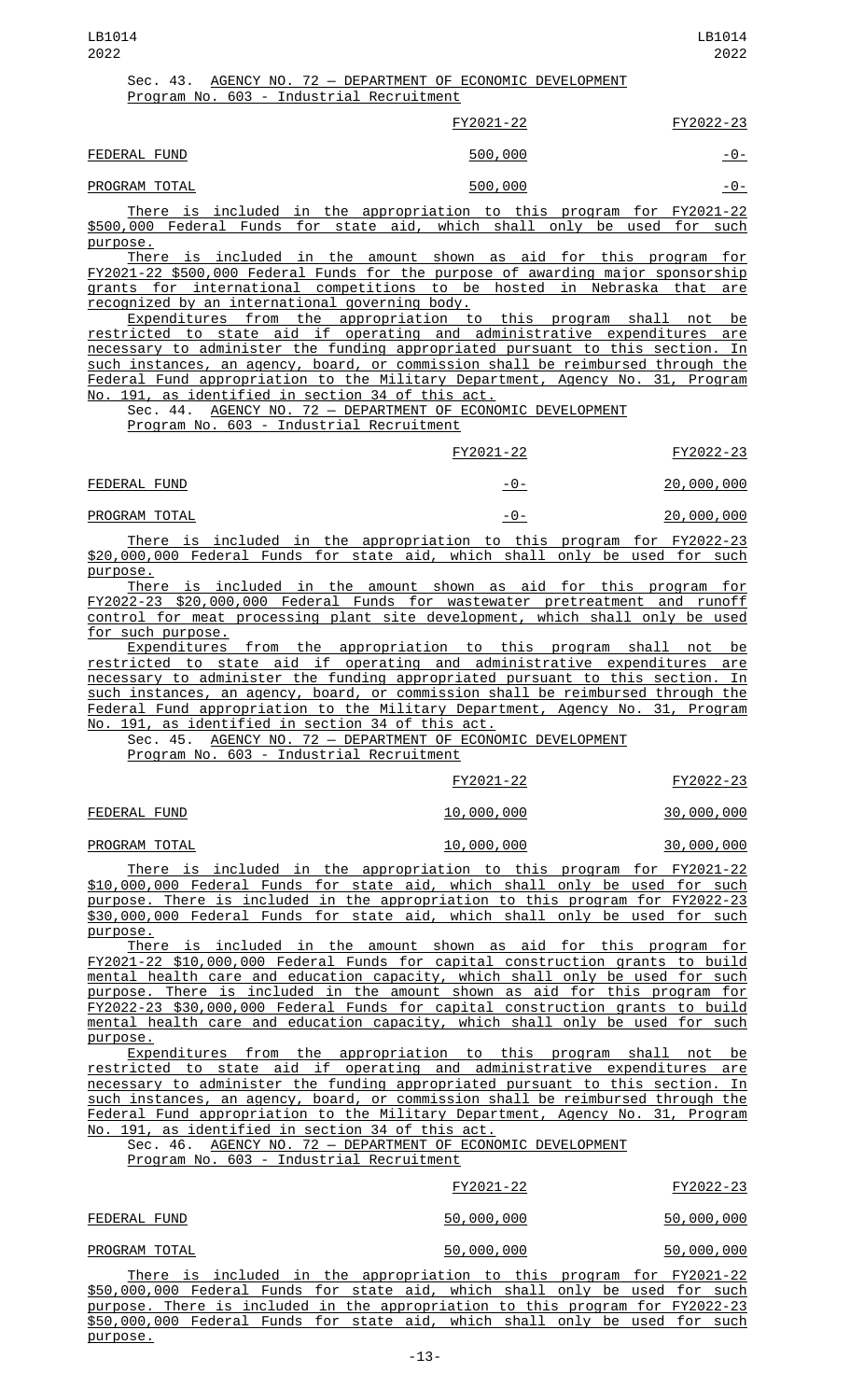There is included in the amount shown as aid for this program for FY2021-22 \$50,000,000 Federal Funds for grants to capital projects eligible under the Shovel-Ready Capital Recovery and Investment Act, which shall only be used for such purpose. There is included in the amount show as aid for this program for FY2022-23 \$50,000,000 Federal Funds for grants to capital projects eligible under the Shovel-Ready Capital Recovery and Investment Act, which shall only be used for such purpose.

It is the intent of the Legislature that, in addition to the requirements of the Shovel-Ready Capital Recovery and Investment Act, the Department of Economic Development shall divide total appropriations, including any General Fund appropriations, for grants to capital projects eligible under the act equally by each congressional district and give priority to grant requests less than or equal to \$5,000,000. After eligible grantees with priority status have been awarded grant funds, remaining funds may be awarded on a statewide basis with the department considering each project based on the overall economic impact of the project to the respective community and the overall benefit to the State of Nebraska. It is the intent of the Legislature that the department make reasonable adjustments to dates and deadlines and request additional documentation pursuant to any requirements for use of Federal Funds received pursuant to the federal American Rescue Plan Act of 2021.

Expenditures from the appropriation to this program shall not be restricted to state aid if operating and administrative expenditures are necessary to administer the funding appropriated pursuant to this section. In such instances, an agency, board, or commission shall be reimbursed through the Federal Fund appropriation to the Military Department, Agency No. 31, Program No. 191, as identified in section 34 of this act.

Sec. 47. AGENCY NO. 72 - DEPARTMENT OF ECONOMIC DEVELOPMENT

Program No. 603 - Industrial Recruitment

|               | FY2021-22  | FY2022-23 |
|---------------|------------|-----------|
| FEDERAL FUND  | <u>-0-</u> | 1,000,000 |
| PROGRAM TOTAL | -0-        | 1,000,000 |

There is included in the appropriation to this program for FY2022-23 \$1,000,000 Federal Funds for state aid, which shall only be used for such purpose.

There is included in the amount shown as aid for this program for FY2022-23 \$1,000,000 Federal Funds for distribution to a political subdivision that owns or operates a nuclear power plant in Nebraska. Such political subdivision shall use the funds appropriated in this section to conduct a feasibility study to assess (1) siting options for new advanced nuclear reactors throughout Nebraska and (2) existing electric generation facilities based on key compatibility assets for such advanced nuclear reactors.

Expenditures from the appropriation to this program shall not be restricted to state aid if operating and administrative expenditures are necessary to administer the funding appropriated pursuant to this section. In such instances, an agency, board, or commission shall be reimbursed through the Federal Fund appropriation to the Military Department, Agency No. 31, Program No. 191, as identified in section 34 of this act.

Sec. 48. AGENCY NO. 78 - NEBRASKA COMMISSION ON LAW ENFORCEMENT AND CRIMINAL JUSTICE

Program No. 903 - Training Center Renovation

|                                                                         | FY2021-22  | FY2022-23 |
|-------------------------------------------------------------------------|------------|-----------|
| FEDERAL FUND                                                            | 47,700,000 | -0-       |
| PROGRAM TOTAL                                                           | 47,700,000 | -0-       |
| The enprenriation in this section is intended to be used to enhance and |            |           |

The appropriation in this section is intended to be used to enhance and expand the law enforcement training capabilities of the Nebraska Law Enforcement Training Center.

|  |  | Sec. 49. AGENCY NO. 82 - COMMISSION FOR THE DEAF AND HARD OF HEARING |  |  |  |  |
|--|--|----------------------------------------------------------------------|--|--|--|--|
|  |  | Program No. 578 - Deaf and Hard of Hearing                           |  |  |  |  |

|               |  |                                                                      | FY2021-22 |  | FY2022-23 |
|---------------|--|----------------------------------------------------------------------|-----------|--|-----------|
| FEDERAL FUND  |  |                                                                      | -0-       |  | 500,000   |
| PROGRAM TOTAL |  |                                                                      | -0-       |  | 500,000   |
|               |  | There is included in the appropriation to this program for FY2022-23 |           |  |           |

\$500,000 Federal Funds for state aid, which shall only be used for such purpose.

There is included in the amount shown as aid for this program for FY2022-23 \$500,000 Federal Funds for the purpose of supporting (1) in-person interpreting in rural areas and (2) legal communication access.

Expenditures from the appropriation to this program shall not be restricted to state aid if operating and administrative expenditures are necessary to administer the funding appropriated pursuant to this section. In such instances, an agency, board, or commission shall be reimbursed through the Federal Fund appropriation to the Military Department, Agency No. 31, Program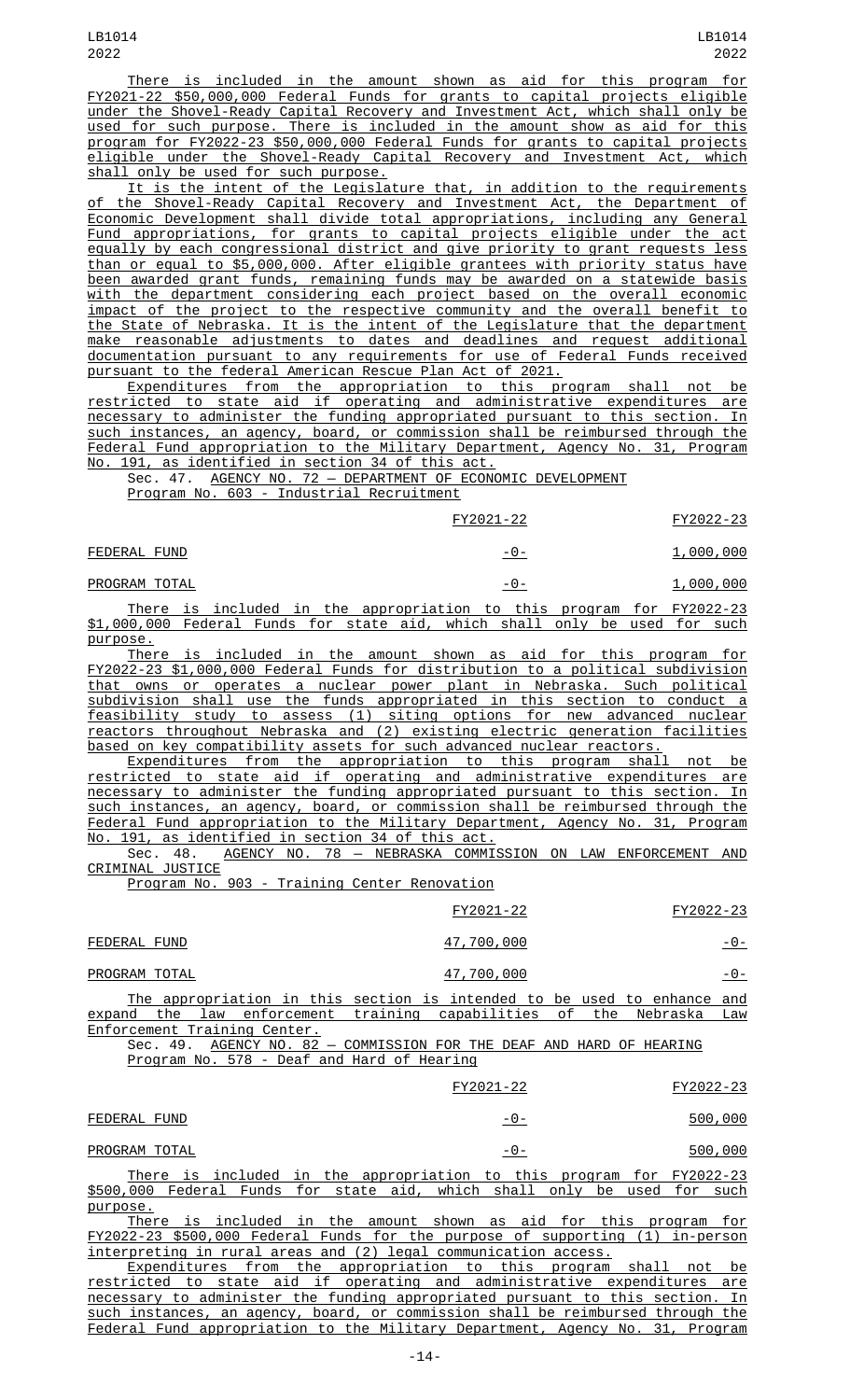|               | FY2021-22     | FY2022-23  |
|---------------|---------------|------------|
| FEDERAL FUND  | -0-           | 15,000,000 |
| PROGRAM TOTAL | <u>- 0 - </u> | 15,000,000 |

There is included in the appropriation to this program for FY2022-23 \$15,000,000 Federal Funds for state aid for dual enrollment, which shall only be used for such purpose.

The funds appropriated in this section for dual enrollment shall be distributed to community college areas in direct proportion to the full-timeequivalent enrollment in dual credit courses delivered by the respective community college areas based upon dual enrollment credit hour data reported to the Coordinating Commission for Postsecondary Education by the respective community college areas for the year in which those enrollments occurred.

There is included in the amount shown as aid for this program:

(1) \$5,000,000 for FY2022-23;

(2) \$5,000,000 for FY2023-24; and

Program No. 151 - Aid to Community Colleges

(3) \$5,000,000 for FY2024-25.

For purposes of this section, dual enrollment course means a course delivered to high school students for whom credit shall be reported on the student's postsecondary educational institution transcript.

It is the intent of the Legislature that amounts distributed to each community college area in proportion to enrollment in dual enrollment courses be applied to support discounting of tuition assessed for enrollment in such courses.

Sec. 51. AGENCY NO. 84 - DEPARTMENT OF ENVIRONMENT AND ENERGY Program No. 513 - Environmental Quality

|               |  |  |                                                                      | FY2021-22 |     |  | FY2022-23        |
|---------------|--|--|----------------------------------------------------------------------|-----------|-----|--|------------------|
| FEDERAL FUND  |  |  |                                                                      |           | -0- |  | 4,000,000        |
| PROGRAM TOTAL |  |  |                                                                      |           | -0- |  | <u>4,000,000</u> |
|               |  |  | There is included in the annronriation to this program for FY2022-23 |           |     |  |                  |

There is included in the appropriation to this program for FY2022-23 \$4,000,000 Federal Funds for state aid, which shall only be used for such purpose.

There is included in the amount shown as aid for this program for FY2022-23 \$4,000,000 Federal Funds for grants for reverse osmosis systems, which shall only be used for such purpose.

The Department of Environment and Energy shall provide grants for villages and cities of the second class to install reverse osmosis systems in community water systems where drinking water test levels are above ten parts per million of nitrate and, if appropriate, provide grant funds for use to install reverse osmosis systems if test levels for nitrate in drinking water pumped from private wells are above ten parts per million.

Sec. 52. <u>AGENCY NO. 84 - DEPARTMENT OF ENVIRONMENT AND ENERGY</u>

Program No. 523 - Wastewater Loan Fund

|               |  |                                                                      | FY2021-22 |       |  | FY2022-23          |
|---------------|--|----------------------------------------------------------------------|-----------|-------|--|--------------------|
| FEDERAL FUND  |  |                                                                      |           | $-0-$ |  | <u> 20,000,000</u> |
| PROGRAM TOTAL |  |                                                                      |           | -0-   |  | 20,000,000         |
|               |  | There is included in the appropriation to this program for FY2022-23 |           |       |  |                    |

\$20,000,000 Federal Funds for state aid, which shall only be used for such purpose.

There is included in the amount shown as aid for this program for FY2022-23 \$20,000,000 Federal Funds for wastewater and drainage system updates at the state fair grounds, which shall only be used for such purpose. Sec. 53. AGENCY NO. 84 - DEPARTMENT OF ENVIRONMENT AND ENERGY

Program No. 528 - Drinking Water Facilities Loan Fund

|                                                                      | FY2021-22        | FY2022-23        |
|----------------------------------------------------------------------|------------------|------------------|
| FEDERAL FUND                                                         | <u>1,000,000</u> | <u>6,000,000</u> |
| PROGRAM TOTAL                                                        | 1,000,000        | 6,000,000        |
| There is included in the appropriation to this program for EV2021.22 |                  |                  |

There is included in the appropriation to this program for FY2021-22 \$1,000,000 Federal Funds for state aid, which shall only be used for such purpose. There is included in the appropriation to this program for FY2022-23 \$6,000,000 Federal Funds for state aid, which shall only be used for such purpose.

There is included in the amount shown as aid for this program for FY2021-22 \$1,000,000 Federal Funds and for FY2022-23 \$6,000,000 Federal Funds to provide grant assistance for a rural drinking water project that serves rural water connections and at least four communities in two contiguous counties in order to convert to ground water sources and to provide for water